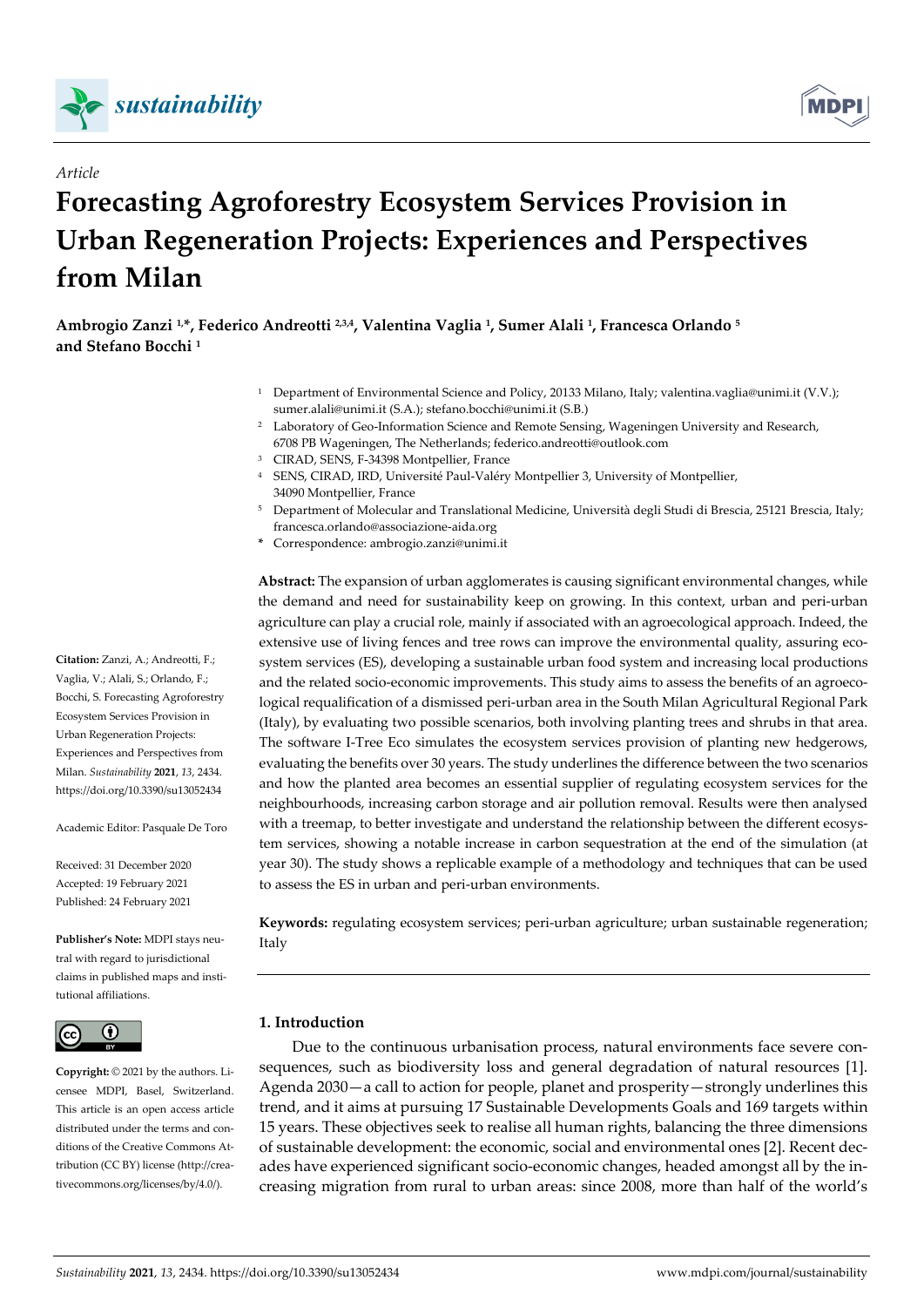population lives in cities, and by 2050, this percentage will grow up to 70% [3], compared to only 13% in 1900 [4].

Furthermore, urban areas use 75% of the available natural resources, even if they occupy just 2% of the Earth's surface [5]. This situation, which often took place without any regulatory plan, represents one of the main challenges to be addressed [6]. Indeed, urban growth, especially in poor and developing countries, can cause overwhelming problems, such as the continuous increase of slum populations, inequalities, underemployment, pollution, traffic congestion, loss of urban green spaces, sprawl and high demand for services and infrastructures [7], which rarely can be satisfied. Therefore, to avoid these consequences and that urban development results in total degradation of natural resources and a complete loss of ecosystems, it appears that finding new ways for sustainable urban development is crucial to reach the goals defined in Agenda 2030 [2].

In this context, urban and peri-urban agriculture can help to improve liveability, by providing several ecosystem services (ES): urban food production contributes to the protection of natural resources and guarantees several ES (e.g., regulation of water cycles, soil formation and nutrient cycling) [8].

Starting from these assumptions, it becomes apparent that there is a compelling need for further research in order to enrich the knowledge and the available tools to better plan and manage territorial resources and improve sustainability.

# *1.1. Urban Regeneration Projects, Agroecology and Agroforestry*

Urban redevelopment projects can provide ES, resource efficiency and foster urban regeneration, particularly in underused areas [9]. The recovery of peri-urban areas is a typical example of good practices to implement [10] land resources in cities. In this context, agriculture redevelopment projects that might include green infrastructure (GI) allow the regeneration of peri-urban tissues, thanks to different new niches and ecosystems, suitable in urban and peri-urban environments [11]. The advantages for people living in GI cities are the deliveries of ES to residents, which can significantly improve the cities' quality of life [9].

As already affirmed in recent literature, several examples of municipalities aim to enhance the environmental and social quality of life and invest considerable financial capital in restoring or creating natural capital [12–16]. These examples survey the USA scenario, where municipal GI programs are focusing on pursuing the Clean Water Act standards [17] to reduce the rate and volume of stormwater run-off, thus improving water quality. Many urban areas are also suffering from the effects of poor air quality [18]. For example, considering the high levels of PM10 in the air, many research studies underline the importance and the contribution of urban and peri-urban green areas to mitigate local air quality issues [19–21], mainly thanks to tailored planning and management of urban and peri-urban forests. Urban and peri-urban forests' contribution to improving air quality has a role in Italian cities and peri-urban areas too [22], with a particular interest in  $\mathcal{O}_3$  and PM10.

Furthermore, agroforestry can provide multiple ES, acting simultaneously on: carbon sequestration; soil enrichment; biodiversity conservation, air, and water quality improvement [23].

Our case study focuses on a peri-urban area at the fringe zone between Milan and the southern agricultural park (Italy). The urban sprawl phenomenon is typical in this context, and GI implementation fosters the importance of permeable and vegetated soil surfaces for retaining, detaining, and infiltrating stormwater [24,25]. The GI sites could include urban and peri-urban zones, natural and human-made habitats such as parks, green roofs, rain barrels, bioswales, street trees, permeable pavers, and community gardens [24–26].

This study associates GI sites' concept to peri-urban agriculture and agroforestry; and evaluates the contribution of a living network of trees and shrubs in the provision of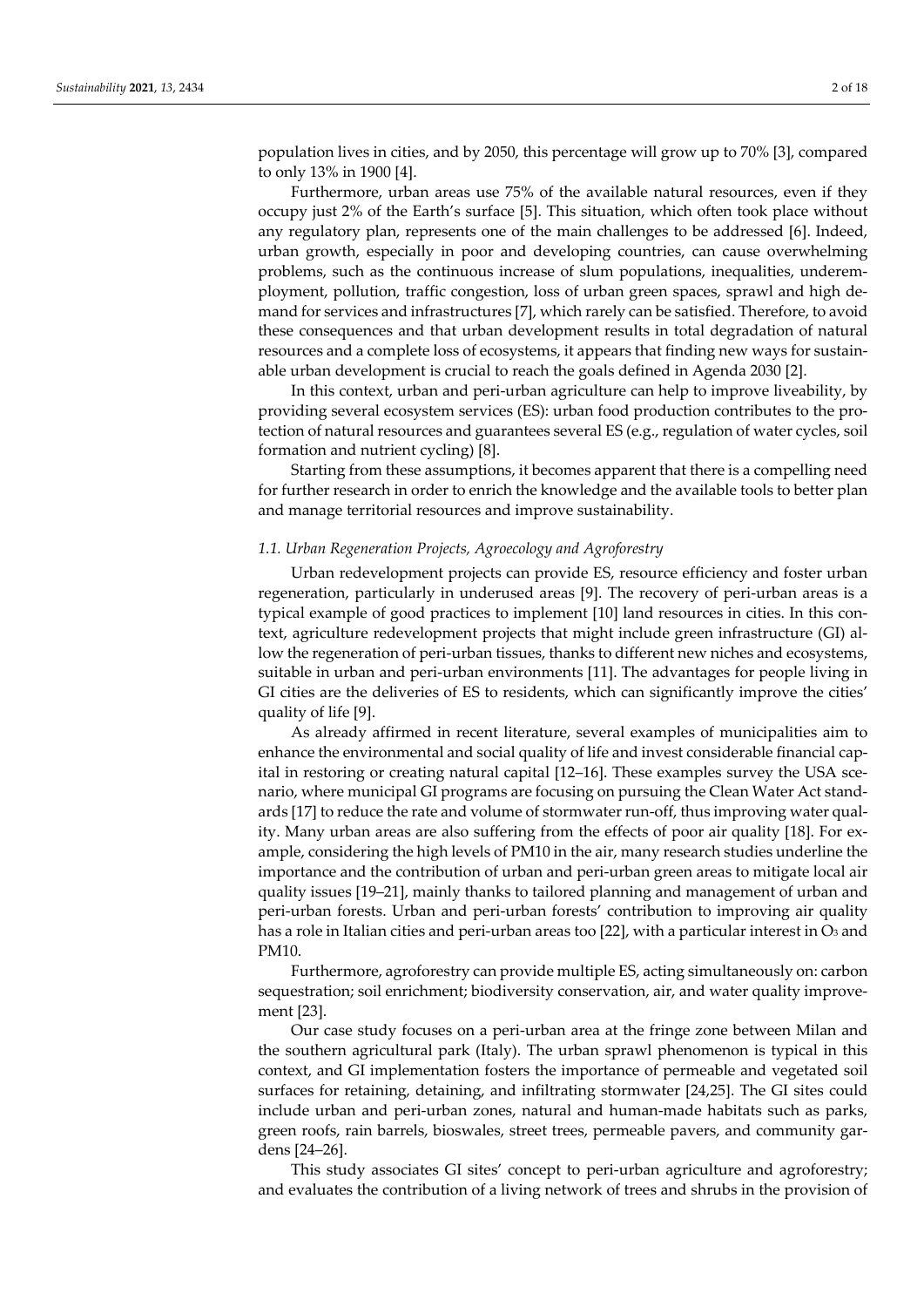ES, focusing on the regulating ones and particularly on C storage, C sequestration and other ES related to air quality.

Moreover, the research emphasises the concept of GI sites as structures able to provide benefits to urban, peri-urban greens spaces and natural areas, with a multifunctional role, mainly referring to the importance of interconnections between habitats [27]. In a neglected peri-urban area, GI—well planned, developed and maintained—can enhance the surrounding urban landscapes by providing natural capital [9,28]. Cities worldwide have to face challenges related to the sustainability of their habitat for citizens because of the limited space availability and ecological preservation. For these reasons, we investigate GI's role that combines urban requalification with rational land use to enhance ES provision.

The innovative role that GI can also play in urban and peri-urban agriculture context is that they represent an essential instrument to increase biodiversity and complete the agricultural landscape, such as with the proper implementation of hedges and rows agroecological approach.

As it is known, agroecology comprehends the area of intersection of scientific disciplines based on ecology with technological innovations related to the agri-food system with social and political issues. It also covers the scientific concepts and principles applied to design and manage agri-food systems in a sustainable way. It offers the concept of the integrated study of the agri-food system's ecology, including ecological, economic and social dimensions [29].

Agroecology aims at maximising the ES offered by agricultural systems and agrifood supply chains, starting from production (e.g., food, fibres, materials) and regulation services, with particular reference to water (Figure 1). For these reasons, it is clear that an agroecological approach fits well with the needs of urban agglomerates, where the need for food goes hand in hand with the needs of ES.



**Figure 1.** Ecosystem services and their classification—Millennium Ecosystem Assessment, 2005**.** 

The peri-urban context within GI and the agroecological approaches are crucial for reaching a high ES provision level for the environments. One approach can also be agroforestry. This includes agricultural systems and techniques where herbaceous crops, woody species and/or animals are on the same unit of an agricultural surface according to a rational spatial distribution and a specific temporal sequence [30]. Therefore, it concerns agricultural land use by maintaining or introducing single trees or a mix of woody perennial species within cultivated fields to benefit from positive ecological interactions and practical economic implications.

Agroforestry systems contribute to the objectives identified in the Europe 2020 strategy for smart, sustainable and inclusive growth in the following ways: biomass production, improvement of the quality of the groundwater by slowing the leaching of nitrates,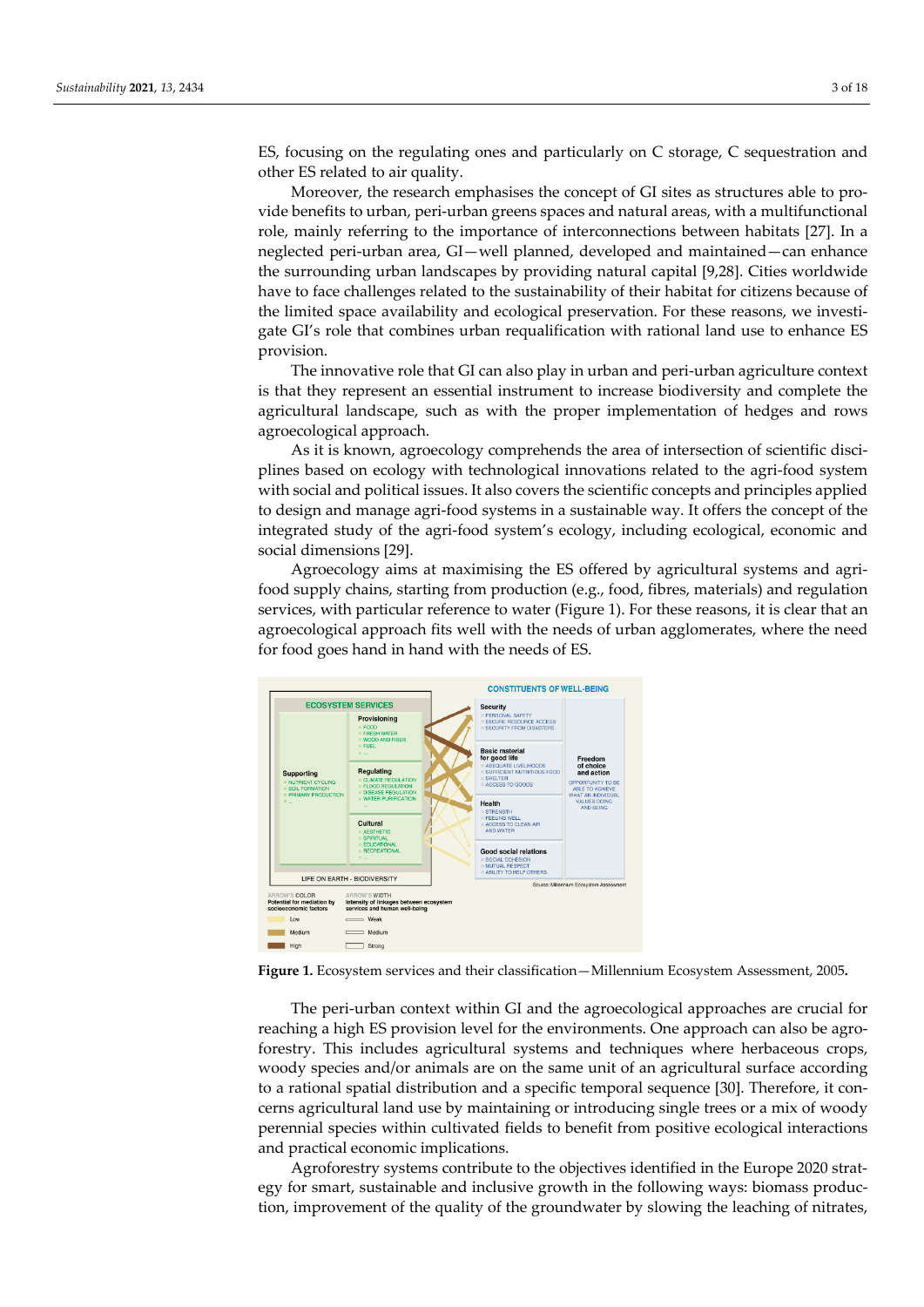erosion control by providing permanent coverage of the soil, better adaptation and mitigation of the effects of climate change, prevention of fire damage in forests and limitation of irrigation use. FAO has highlighted the agroforestry issue by including it as a fundamental policy action for the environment and has published a specific guide for decisionmakers [31].

Agroforestry systems help promote resource efficiency and support an agricultural economy based on ES. Therefore, the agroforestry role in supplying numerous ES is crucial for integrating trees in herbaceous agricultural systems, implementing a potential sustainable land-use system that combines production with natural resources conservation in temperate regions [25].

This case study focuses on the territorial scale, to assess the provisioning of ES thanks to the presence of GI connection systems between roads, waterways, fields, agroforestry systems and city suburbs.

## *1.2. ES Assessment Tools*

Several researchers have focused their work on developing tools, instruments mainly models—and frameworks, useful to evaluate the impact of environmental regeneration projects and their return in terms of provided ES. Indeed, decision-makers and stakeholders need instruments capable of forecasting the impact and the consequences of their choices, and these models can represent a productive tool for them to have reliable predictions [32]. Therefore, as this research field is gaining attention, there is a higher demand for tools capable of evaluating and forecasting each requalification choice's impact, affecting policy decisions [33–35]. As in other scientific disciplines, these tools are specific models, capable of assessing and forecasting spatially explicit information outputs about ES provision. In the last few years, different tools could be used to assess ES. They are usually freely available: the major ones—such as InVEST (Integrated Valuation of Ecosystem Services and Trade-offs), ARIES (ARtificial Intelligence for Ecosystem Services), EVT (Ecosystem Valuation Toolkit), and I-Tree ECO—have been tested in different environments and were used to conduct multiple peer-reviewed papers [36], as it emerges from several studies [19–21,37].

Therefore, only with reliable tools and instruments can it be possible to conduct ES assessment and forecast, useful to support the decision-making process. This activity is now possible by choosing the most appropriate tool available, depending on the particular needs, data and requests.

## *1.3. Objectives:*

Starting with these assumptions, the goals of the present study are to:

- i) assess and quantify the ES provided by two possible and alternative requalification scenarios;
- ii) estimate the impact of these scenarios, analysing the ES provision in the next 30 years;
- iii) explore the relationship of the ES's provision in the two alternatives, thanks to the treemap analysis, to understand and underline the pros and cons of each requalification choice.

# **2. Materials and Methods**

## *2.1. Case Study*

In the analysed case study, we quantify and assess ES's provision by a peri-urban requalification. This requalification focuses on implementing a GI consisting of a net of trees and shrubs within peri-urban agricultural fields, following an overall agroecological approach-primarily intended to connect rural areas with the urban ones providing several ES. The requalification project took place in the south part of Milan (Figure 2).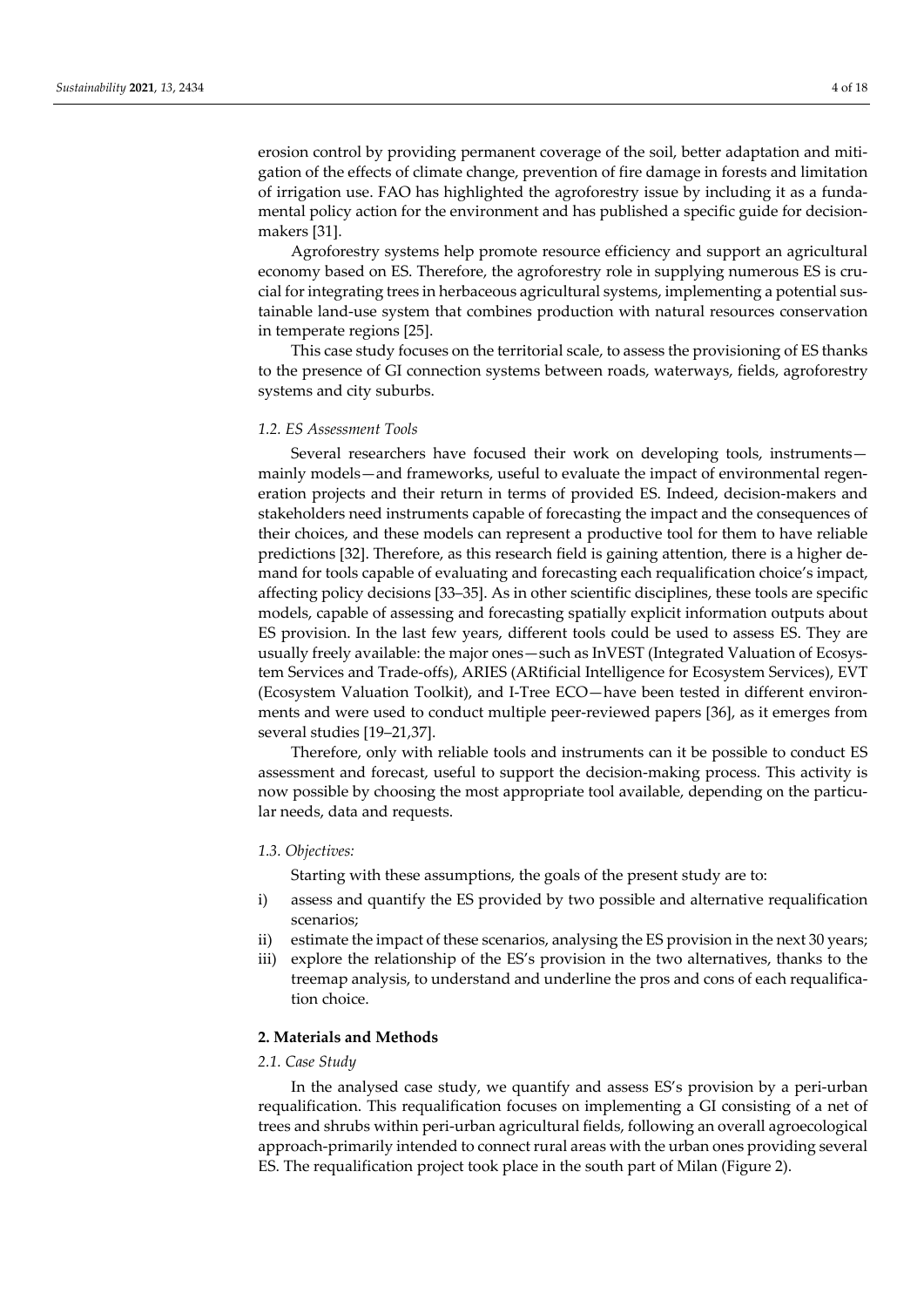

**Figure 2.** The area of the case study, situated in the peri-urban area of Milan, Italy.

This city has a 23% (4231.74 ha) of its territory in South Milan Agricultural Regional Park, which is part of a plan of protection and enhancement for all the elements that characterise the agricultural landscape. This Agricultural Park forms a denser city contour, along the town's southern arch, providing a more dynamic agricultural economy and less favourable infrastructural conditions. The continuity of the agrarian territory characterises the horizons of the low Lombardy plain.

Within the municipality of Milan, the landscape component expressed by the agricultural territory necessarily has a limited but not less significant extension, both in terms of the preservation of memory and the historical, or rather original, characters of the urban context, both under the role that is now sustainable by the peri-urban open spaces towards a demand for quality of the environment and expectations for a renewed relationship with agricultural production expressed by citizens.

In this context, the project—named Milano Porta Verde (MPV)—collects the legacy of the European project "OpenAgri", aiming to extend its lifespan till 2030. In 2017, the Municipality of Milan launched the "OpenAgri-New Skills for New Jobs in Peri-urban Agriculture" project. Together with 16 partners, the Municipality of Milan had been awarded in the "Urban Innovative Actions" call, funded by the European Regional Development Fund (ERDF), to fund innovative proposals that address urban issues, such as environmental and socio-economic problems. The project was finished in 2020 and focused on innovative ideas to face urban challenges relevant to the future by creating a new innovative agricultural centre, worth 6 million euros.

As OpenAgri, the MPV project wants to experiment with new territorial development models that conceive the city and the countryside as a single organism and stage the possible paths towards sustainability of human settlement and food production, improving local citizens' well-being impoverishing life in the soil. The interested peri-urban area could be an agroecological pioneer project open to the territory by creating a link between the human community and food production in a sustainable environment. The project lays the foundations for creating, through a participatory approach, an agroforestry park, which aims to be productive, experimental, demonstrative and didactic. The project stages a pilot experience of a new paradigm of agriculture, environment, landscape, and society, parallel with similar European Network experiences: the MPV has already been named as a notable case study within the European "Liaison" framework as an ambitious pilot project of European Rural Innovation Ambassadors [38].

This proposal adds to agriculture the typical advantages of complex forest systems becoming an urban regenerative agricultural centre, which aims to be one of Europe's first experiences of a peri-urban experimental approach to an agroforestry system. The primary production function of food sources takes place together with the generation of ES connected with biodiversity, carbon sequestration, environmental quality, work and social cohesion, at the same time involving the various territorial subjects in innovative strategies for accessing the food market at zero km, connected to educational and didactic– educational activities.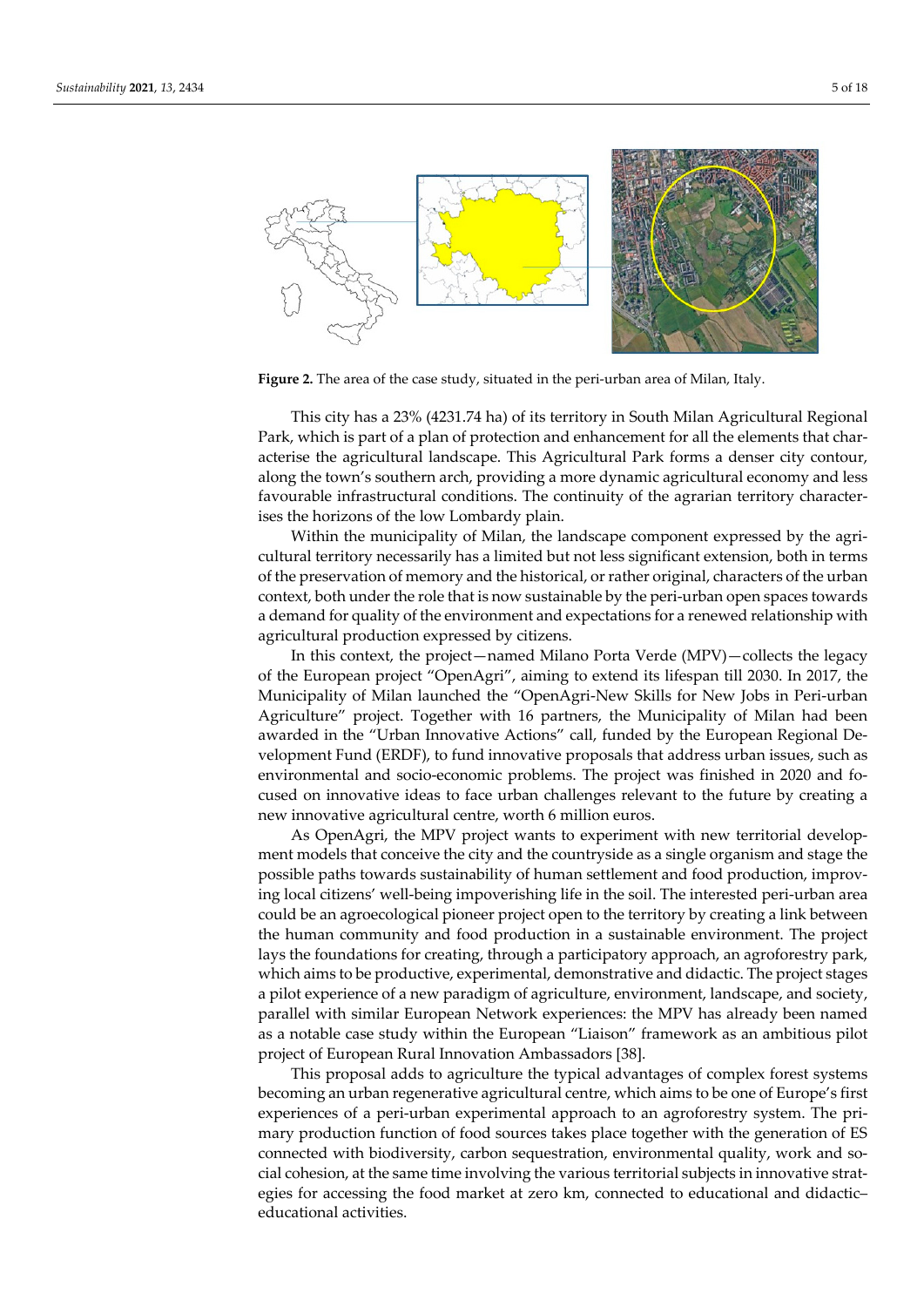- Regenerating the project area, through the implementation of an agroforestry plan based on a network of living fences constituted of trees and shrubs;
- Incubating the know-how of a pool of innovative start-ups selected from the Open-Agri project, of associations operating in the area and of the Milanese universities;
- Laying the foundations for an open-source digital library of already tested sustainable agricultural practices;
- Testing a new model of economic and financial management of investments in agriculture, with the opening towards the Agricultural Support Communities (CSA);
- Becoming the ideal place to host the experimentation of the most innovative environmental, meteorological and ecological monitoring technologies, in an Open Source IoT context;
- Helping citizens achieve sustainable development goals, facing this millennium's challenges on Food Security and environmental regeneration, with a continuous training and educative approach.

Thanks to the area's ecological rehabilitation, the neighbourhoods' inhabitants will witness the restoration of a peri-urban agricultural area with strong agroecological potential.

# *2.2. Data Collection and Database Construction*

The MPV project covers 45 hectares of agricultural fields. Since the overall requalification is at the starting point, we built a database encompassing two different scenarios to run our ES analysis. The first one uses the available information, given by the project proposers, about the tree network's extension and characteristics. Therefore, this first scenario and the following analysis focus on the real project accepted in future planning.

The database for the scenarios includes a network of trees and shrubs, divided into two typologies.

The first scenario (Figure 3) named "Milano Porta Verde Hedgerows" (MPV-H) includes vegetation planted as a single tree and shrubs line, situated on the area's hedges, dividing some fields and the project area from the surroundings. In the MPV-H scenario, trees and shrubs were mainly placed on the fields' hedges traditionally cultivated. The implant line of trees and shrubs considers standard distances: 1.2 m between plants.



**Figure 3.** The plantation scheme used in the first scenario (MPV-H), on the single line of trees and shrubs, the distance between elements is 1.2 m.

The second scenario (Figure 4) named "Milano Porta Verde Agroforestry" (MPV-A) includes an alley-cropping system based on an own research proposal simulating the ES provided by implementing a stronger agroforestry plan, taking inspiration from the European literature [39]. In this agroforestry scenario, we propose to cover half of the area— 22.5 hectares—with trees and shrubs focusing on a standard plot of  $100 \text{ m} \times 100 \text{ m}$ . We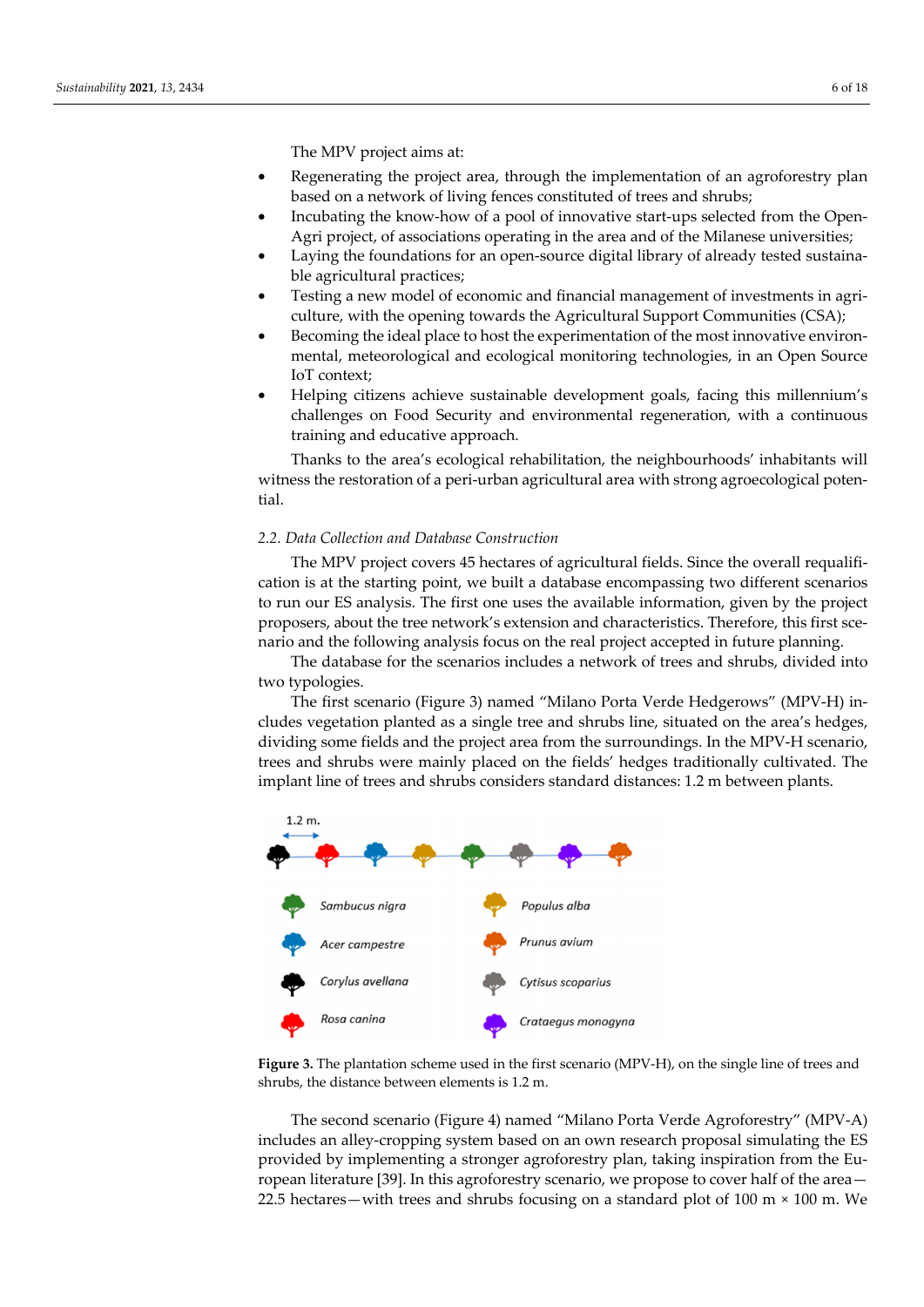

**Figure 4.** The plantation scheme used in the second scenario (MPV-A). The distances between the lines of trees and shrubs are 10 m, and the distance between each element on the same line is 4 m.

**Table 1.** Differences between the two analysed scenarios and relative input are useful for running the ES assessment with the selected software.

|                         | <b>Distance</b><br><b>Plants</b> | Overall<br>between Tree/Shrub<br>Number | Shrub/Tree<br>Diameter | Land-Use<br><b>Type</b> | Crown<br>Light Ex-<br>posure | Health Pa- Type of<br>rameter | Position  |
|-------------------------|----------------------------------|-----------------------------------------|------------------------|-------------------------|------------------------------|-------------------------------|-----------|
| Scenario<br>1, MPV-H    | $1.2 \text{ m}$ .                | 9260                                    | $0.5 - 2$ cm.          | Agriculture             | 4                            | $100\%$                       | No street |
| Scenario<br>$2$ , MPV-A | 4 m.                             | 5625                                    | $2-4$ cm.              | Agriculture             | 5                            | $100\%$                       | No street |

Summing up the adopted decisions to run the simulation with I-Tree Eco model, the main elements of the two considered scenarios are:

- 1. The same typology of tree and shrubs species. The species are mainly autochthonous plants according to the regional policies. The number of plants and the scheme implant are different in the two scenarios.
- 2. Identification number (ID), represents the progressive number of the elements. This phase is essential for organising I-Tree Eco model dataset.
- 3. Land-use type was, by default, set as agriculture land use from the Lombardy Region website. This information is essential for organising the I-Tree Eco model dataset for the meteorological and soil information.
- 4. In the scenario, MPV-H the height and diameter at breast height (DBH) of each element, are deducted from the actual requalification plan, for the simulation of the second scenario we established measure considering an implant of more developed plants (Table 1; Figures 3 and 4).
- 5. The information about light exposure of each element was different, considering MPV-H and MPV-A (Table 1).
- 6. The health parameter of plants was set at the maximum level since all the plant materials come from certified nurseries.
- 7. The type of position of each element is crucial to simulate tree growth and development, and, due to the plantation scheme, it was set as a non-street tree, with proper space to develop without interferences (Figures 3 and 4).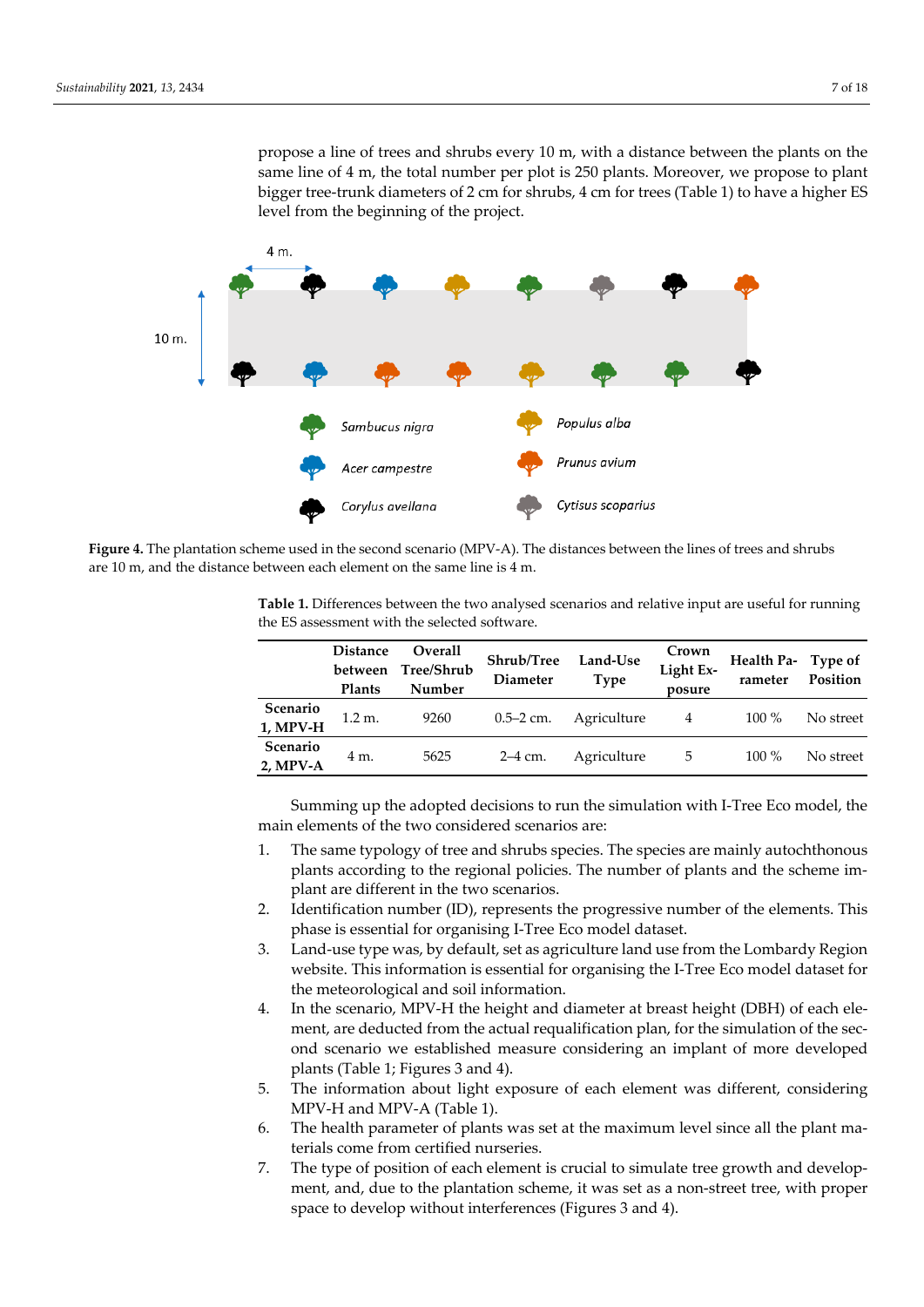Moreover, the two configurations follow a different approach. The first scenario the one proposed and foreseen in the project papers—is planned to use small-density plants with a higher density of plantation, and trunk diameters vary from 0.5 cm to 2 cm. This choice is typical of agroforestry and is due to budget limitations too. Conversely, the second configuration uses an already developed tree-trunk diameter of 4 cm -, while it has a minor density of elements. This solution represents an interesting alternative to deliver higher ES levels from the beginning of the project.

This information is needed to calculate the ES provided by the tree network and simulate the thirty-year forecasting in the two scenarios.

#### *2.3. Selected Ecosystem Services*

The MPV—and the previous OpenAgri project—provides a wide range of ES, since it deals with the requalification of an area with several issues, beyond environmental aspects, taking into account the social and the economic needs of the area. Anyhow, in this study, we decide to focus on the regulating ES provided by trees and shrubs. This choice is due to multiple considerations and analysis: first of all, the cultural ES—such as recreational activities, and other social aspects—need a more extended period to be provided and the project is still at a starting point of many initiatives—e.g., a Community Supported Agriculture (CSA) set up—so a broader analysis of socio-economic ES could be completed after their establishment, estimated for at least five years. Moreover, other studies evaluated the LCA impact of the OpenAgri start-up as an impetus for urban regeneration [40].

This study investigates the environmental impact of the area's requalification, focusing on the regulating ES provided by trees and shrubs. Moreover, we analysed the ones linked to the Carbon cycle, air quality, and avoided run-off within the regulating ES set. This selection considers the environmental issues of the urban area where MPV is located. Indeed, Milan is suffering from continuative air pollution problems: the city and surroundings are above the critical level of concentration of each primary air pollutant (O3, NO2, PM 2.5 and PM 10), and it is also witnessing a growing percentage of soil sealing, with adverse effects on water management [41].

Therefore, in the light of this focus on the contribution of trees and shrubs to the requalification project and their role in providing ES, we considered I-Tree Eco as the ideal tool among the available software, using the database as input for the software.

This software was specifically developed to help researchers assessing urban and peri-urban forest value and its functions. Several models are included within the software to assess and evaluate the different ES provided by trees and shrubs. Indeed, I-Tree Eco is designed to use standardised data from previously prepared inventory (or available databases, as in this case study), hourly air pollution and meteorological data to quantify urban forest structure and numerous urban forest effects.

The software was firstly used in the US, and it was chosen because of its reliability, state-of-the-art technology, being peer-reviewed and recommended by the USDA Forest Service. I-Tree Eco can assess the structure of the analysed urban and peri-urban forest in terms of species composition, leaf area and biomass, and evaluate the associated regulating ES, such as carbon storage sequestration; air pollutants removed hourly and the avoided run-off. For each of these ES, I-Tree Eco can assign a monetary value, therefore giving an overall value to the database, helping determine its value [42].

The database covers all the minimum requirements needed by I-Tree Eco to simulate and assess the following ES:

Air Pollution Removal.

Trees and shrubs improve air quality in several ways, such as decreasing air temperature, directly removing pollutants, and reducing energy consumption in buildings, thus providing significant regulating ES to the local environment. I-Tree Eco calculates the amount of ozone  $(O_3)$ , sulfur dioxide  $(SO_2)$ , nitrogen dioxide  $(NO_2)$ , carbon monoxide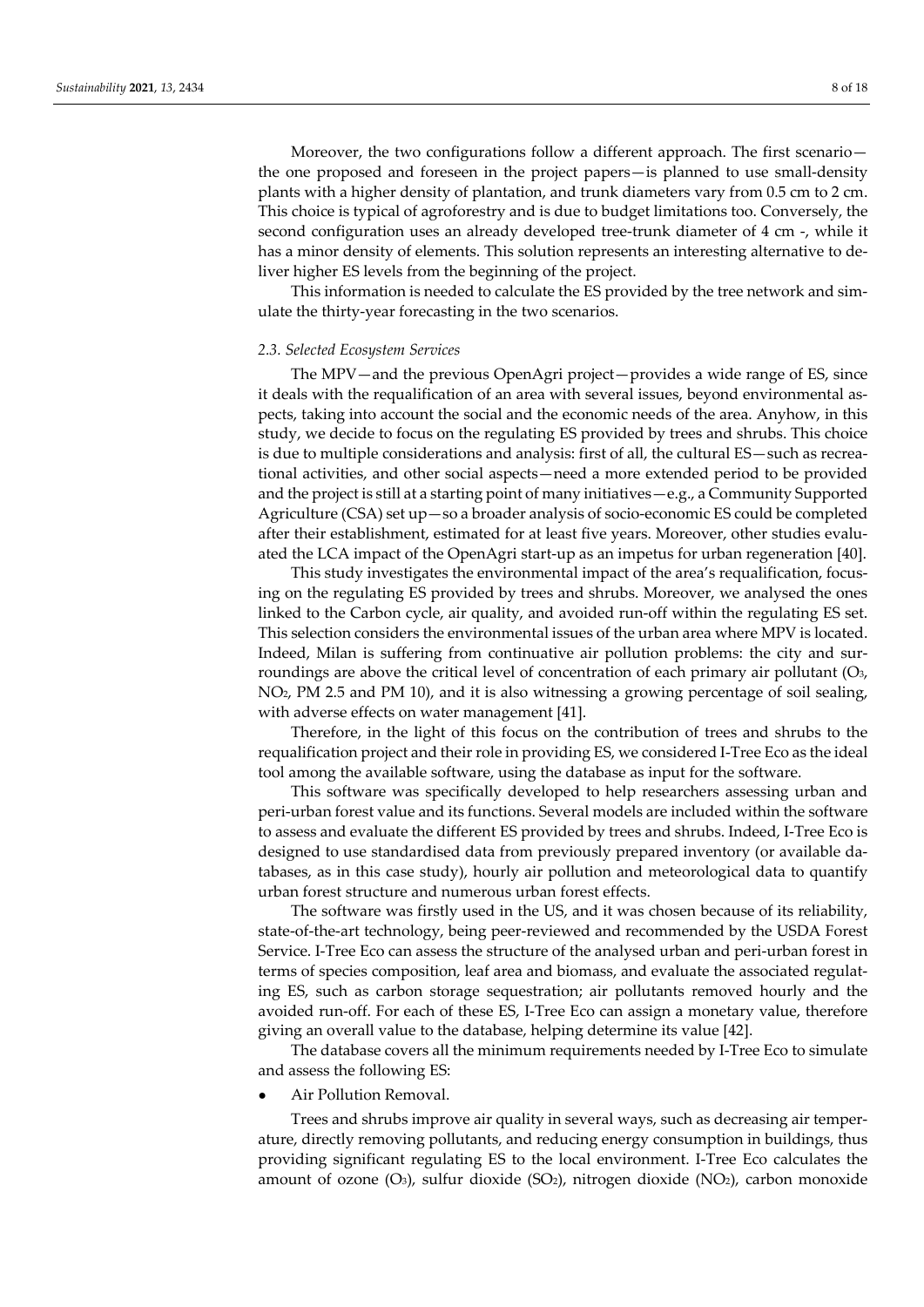(CO) and particulates less than 2.5 microns (PM 2.5), removed by the vegetation year after year.

The removed quantities are estimated using the hourly tree-canopy resistances for ozone, while estimates related to sulfur and nitrogen dioxides are based on a hybrid of big-leaf and multi-layer canopy deposition models [43,44]. Since the absorption of carbon monoxide and PM 2.5 by vegetation is not directly related to transpiration, removal rates (deposition velocities) are calculated using values from the literature [45], then calibrated using leaf phenology and leaf area. Moreover, PM 2.5 removal considers a resuspension rate (50%) of particles back to the atmosphere [46]. Indeed, plants absorb PM 2.5 when it is deposited on leaf surfaces [47]. However, this deposited PM 2.5 can be returned into the atmosphere during rain events, dissolved or transferred to the soil. These phenomena can lead to positive or negative pollution removal quantities, depending on various atmospheric factors.

I-Tree Eco bases its analysis on user-defined local pollution. In the present case study, values refer to the nearest meteorological station, in Milano Linate, close to the MPV area.

Carbon Storage and Sequestration.

As known, woody plants contribute to the mitigation of climate change by sequestering and stocking atmospheric carbon in tissue, thus decreasing the atmosphere's carbon dioxide levels [48].

Carbon storage defines the quantity of carbon accumulated in the above-ground and below-ground parts of woody vegetation. Equations from literature and available tree data show that compared to traditional forest trees, open-grown trees—as the urban and peri-urban ones—tend to have less biomass [49]. In order to consider that difference, biomass results were multiplied by 0.8. The calculation of the tree dry-weight biomass was the stored carbon by multiplying by 0.5.

Carbon sequestration is instead defined as the removal of carbon dioxide from the air by plants. To calculate the amount of carbon sequestered annually, I-Tree Eco considers average diameter growth from the proper genera, diameter class and tree condition. These data are added to the existing tree diameter, incrementing tree size step by step each year.

Oxygen Production.

To quantity the oxygen produced by trees and shrubs in the project, the calculation considers carbon sequestration based on atomic weights: net  $O_2$  release (kg/yr.) = net C sequestration (kg/yr.) × 32/12. The net carbon sequestration rate is the carbon sequestered due to the annual tree growth and reduced, considering the amount of carbon lost due to tree mortality and decomposition [50].

Avoided Run-off.

When it rains, water can follow different paths: thanks to the vegetation, it is partly intercepted by trees and shrubs, avoiding the soil's achievement. The water falling to the ground could give away in the soil, either becoming surface run-off or spreading on the ground. In urban areas, the large percentage of impervious and paved surfaces increases the amount of surface run-off. Trees and shrubs can intercept water, thus resulting in decisive in reducing surface run-off. I-Tree Eco calculates the annual avoided surface runoff thanks to trees and shrubs' presence by estimating the quantity of rainfall intercepted by vegetation. In particular, the model is capable of calculating the difference between annual run-off with and without vegetation. I-Tree Eco considers only the amount of water intercepted by the above-ground biomass: this means that the overall avoided run-off might be more significant, since the other factors—e.g., soil cover—affect it.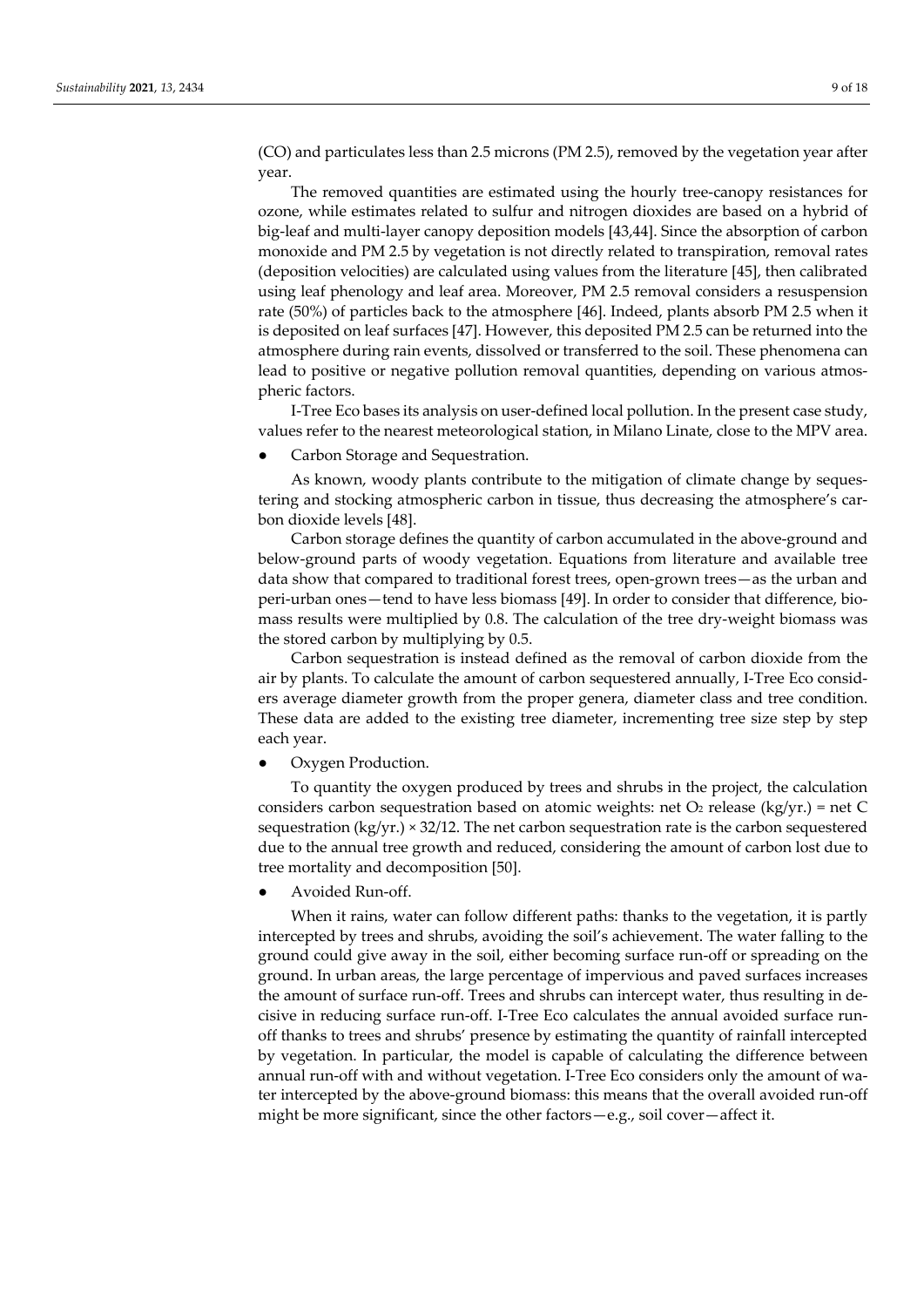#### *2.4. Ecosystem Services Forecasting*

Once evaluated the current ES provision level, in order to understand the tree network's growth and development in the next future and the related ES increase, a simulation was conducted to assess ES provisioning in the next thirty years.

The simulation started using an extension of I-Tree Eco—the i-Tree Forecast model developed by the USDA Forest Service to assess future changes in urban and peri-urban forest structure and function. The tool estimates future changes both in dimension (e.g., diameter) and in condition from the initially given structure. Indeed, it mainly takes into consideration three aspects of tree life: growth, establishment and mortality. Growth is estimated based on several parameters, such as growing season length, species-specific growth rates, tree condition and tree maturity. Tree mortality is estimated using a fixed input mortality rate, considering the optimal condition of the planted trees [51]: this rate can change, and the user can adjust it, and it depends on the starting health condition and the dieback of each tree. Even if it is possible to include in the extreme simulation events —such as bad weather or the presence of parasites—and their impacts on the vegetation and consequently on ES provision, we decided not to insert this possibility, in order to have a clear view of the potential ES provided in the area without any possible interference of external agents, to have an overall comparison between the two analysed scenarios.

## *2.5. Treemap*

To better understand the results and the relationships between ES, we tested the treemap methodology. We use an Excel file for immediate space-filling visualisation of the different items' hierarchy to apply the I-Tree Eco results for the treemap [52]. A treemap is usually composed of root rectangles groups that represent the items of the study. The treemap successfully helps to visualise big data [53]. On the other hand, the treemap represents only one future scenario as it represents one moment in time. The possibility of highlighting immediate outliers and the clear hierarchical grouping enabling single scenario evaluation has not been used yet to explore forecasting scenarios.

#### **3. Results**

## *3.1. Provided Ecosystem Services*

I-Tree Eco's results regard the tree population's structure and composition for each studied scenario. They show the quantification of the tree cover, leaf area and leaf biomass provided by the trees and shrubs in the area. In the MPV-H scenario, the predominant species are *Sambucus nigra, Salix caprea* and *Rosa canina*, respectively with 11%, 10.2% and 9.5% of the total population (9260 elements). Trees cover about 3308 hectares and provide 8611 hectares of leaf area. However, the population percentage does not correspond to an equal percentage of leaf area (Table 2), as it emerged from the results due to each species' particular biological and morphological characteristics.

**Table 2.** The principal species present in the first scenario, with a percentage of the population and correspondent leaf area.

| <b>Species Name</b> | <b>Percentage of Population</b><br>(%) | Percentage of Leaf<br>Area $(\% )$ |  |
|---------------------|----------------------------------------|------------------------------------|--|
| Sambucus nigra      | 11.0                                   | 18.4                               |  |
| Rosa canina         | 9.5                                    | 9.0                                |  |
| Acer campestre      | 7.4                                    | 10.4                               |  |
| Prunus spinosa      | 8.2                                    | 8.4                                |  |
| Salix caprea        | 10.2                                   | 5.2                                |  |
| Crataegus monogyna  | 6.7                                    | 5.5                                |  |
| Cytisus scoparius   | 4.9                                    | 6.0                                |  |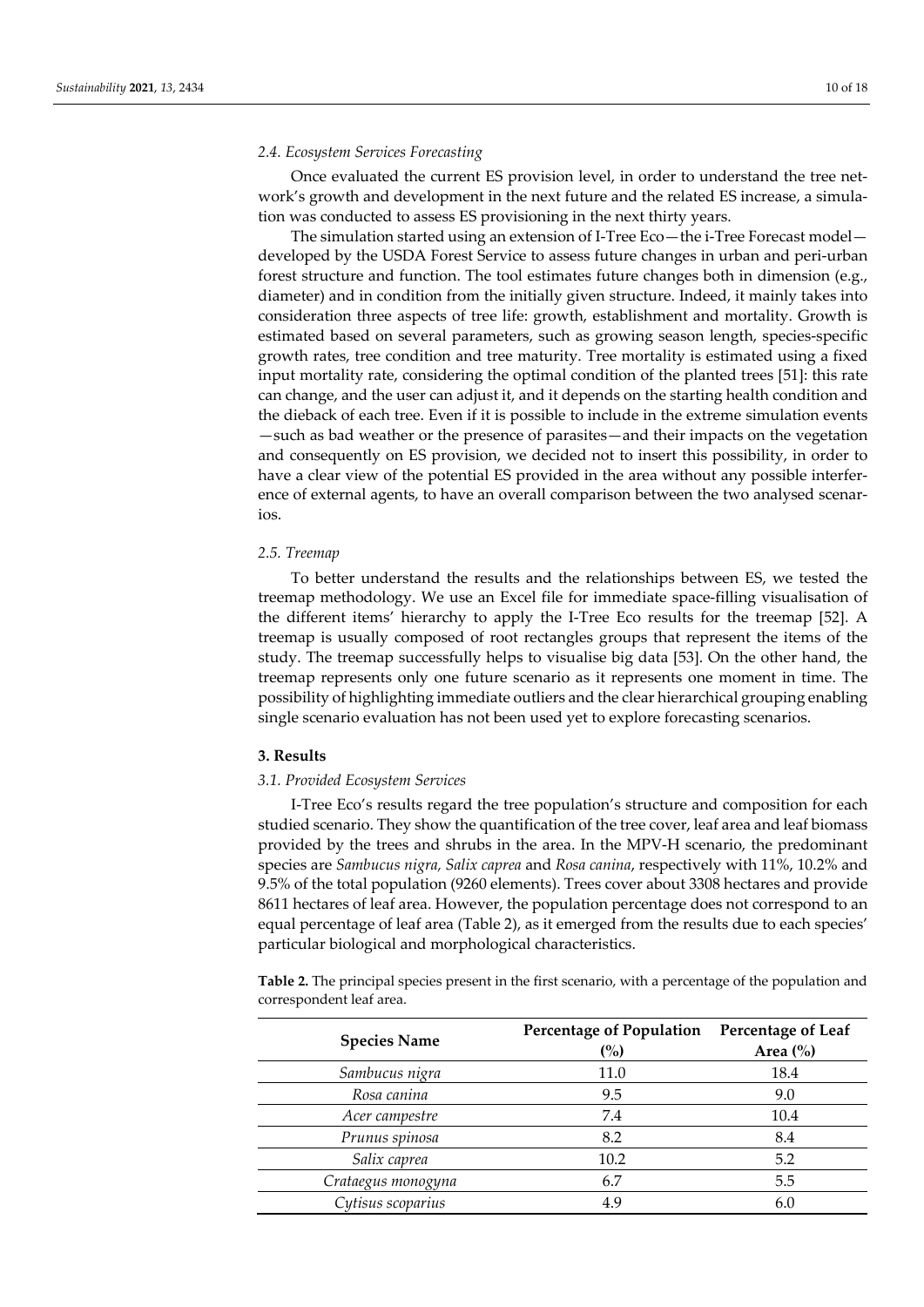| Viburnum opulus  |    |
|------------------|----|
| Quercus robur    |    |
| Corylus avellana | 44 |

On the other hand, the second scenario was assumed to use more plant elements (Table 3), occupy a greater soil area, and, at the same time, have less density of plants on the rows. This scenario's implementation—5625 plants—would assure a similar tree cover (3.29 ha) and leaf area (9.81 ha) (Table 4).

**Table 3.** The principal species present in the second scenario, with percentage population and correspondent leaf area.

| <b>Species Name</b>   | Percentage of<br>Population (%) | Percentage of Leaf<br>Area $\left(\% \right)$ |  |  |
|-----------------------|---------------------------------|-----------------------------------------------|--|--|
| Sambucus nigra        | 16.0                            | 19.2                                          |  |  |
| Acer campestre        | 12.0                            | 14.9                                          |  |  |
| Cytisus scoparius     | 12.0                            | 13.7                                          |  |  |
| Corylus avellana      | 12.0                            | 13.4                                          |  |  |
| Prunus spinosa        | 8.0                             | 7.7                                           |  |  |
| Populus alba          | 8.0                             | 3.1                                           |  |  |
| Quercus robur         | 4.0                             | 3.2                                           |  |  |
| Fraxinus angustifolia | 4.0                             | 3.0                                           |  |  |

• Air Pollution Removal:

Regarding the air pollution removal, the removed pollutant's level depends on tree size and the abundance of the pollutant in the air. For example, if trees are close to a street, thus with a high presence of particulate, the trees will tend to absorb more while growing; while if they are in a less polluted area—e.g., countryside or a park—the level of pollutant at microscale will be minor; therefore, the overall assumption will not increase as much. In our case study, the peri-urban forest is in an agricultural area, with a low air pollutant presence at the micro-scale. Indeed, I-Tree Eco uses "Agriculture" as a land-use type. Pollution removal by trees was estimated using the database and the recent available pollution and weather data available from Milan Linate Airport weather station. Ozone was the most removed pollutant. In the first scenario, the agroecological net of trees and shrubs removes a total of 123 kg of air pollutants per year, encompassing ozone (O3), carbon monoxide (CO), nitrogen dioxide (NO<sub>2</sub>), PM 2.5, and sulfur dioxide (SO<sub>2</sub>). Moreover, the vegetation emits an estimated 47.15 kg of volatile organic compounds (VOCs)—41.81 kg of isoprene and 5,341 kg of monoterpenes. The species that tend to emit higher VOC levels are *Salix caprea* and *Quercus robur*: emissions vary among species due to species characteristics and leaf biomass.

In the other scenario, the agroforestry network can remove 128.5 kg per year of overall pollutants, while producing 62.58 kg per year of VOCs.

• Carbon Storage and Sequestration:

Trees reduce the amount of carbon in the atmosphere by sequestering carbon in new growth every year. The amount of carbon annually sequestered can increase as far as the tree's dimension and health increase. In the first case, I-Tree estimates the gross sequestration equal to 1212 metric tons of carbon per year, while in the second one, the estimation is equal to 5.59 tons per year

Regarding carbon storage, the first scenario stored 1.16 metric tons of carbon. Of the species sampled, *Acer campestre* stores the most carbon (approximately 10.6% of the total carbon stored), and *Sambucus nigra* sequesters the most (approximately 10.5% of all sequestered carbon). The second one can store 7.8 ton. of carbon, mainly thanks to a more significant dimension of the trees and related bigger trunk diameter.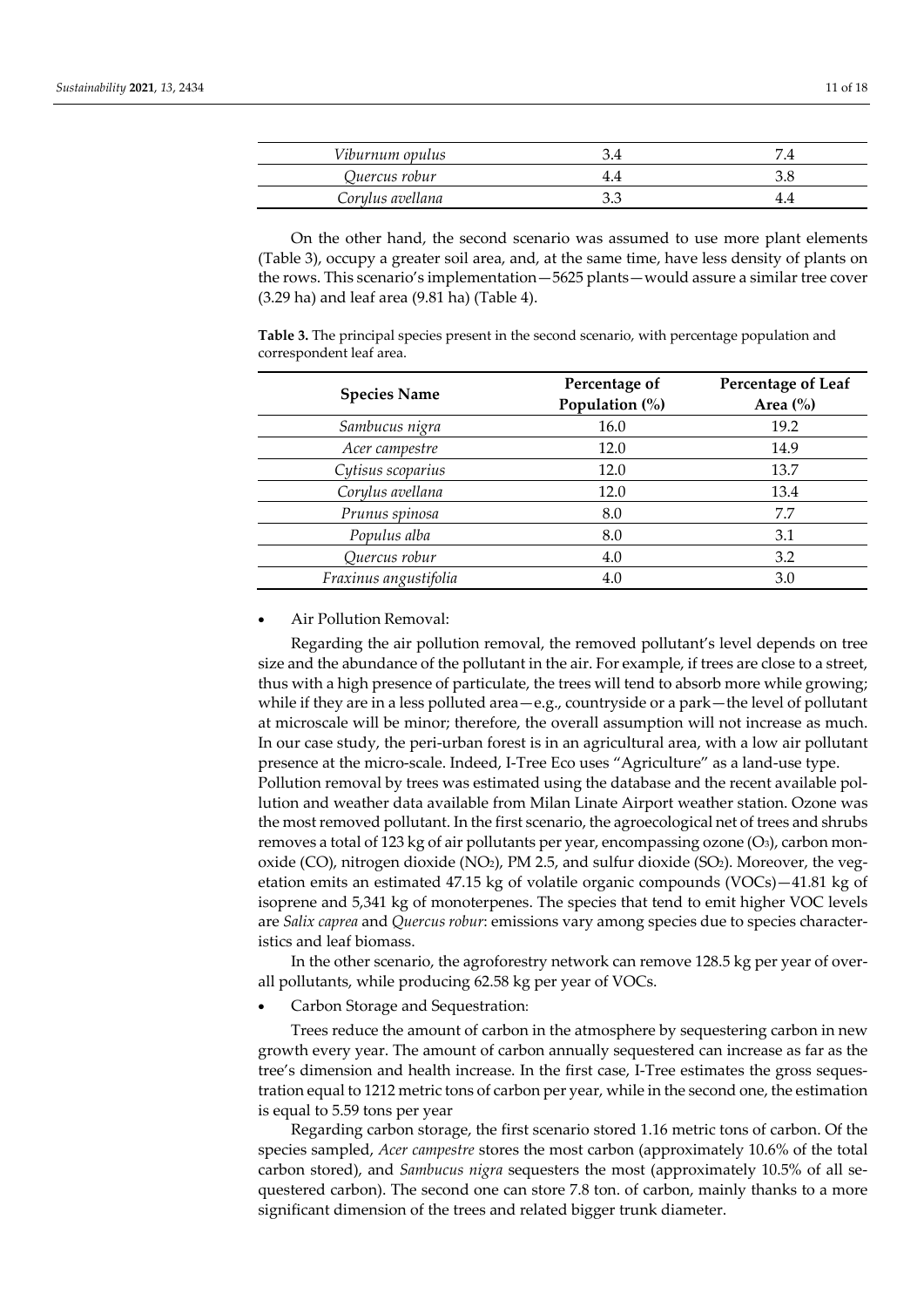• Oxygen Production:

Oxygen production is one of the most known benefits of trees. The tree's annual oxygen production is directly related to the amount of carbon sequestered by the tree, tied to tree biomass accumulation. In our study, the first scenario is estimated to produce 3233 tons of oxygen per year, while the alternative produces 14.91 tons per year.

• Avoided Run-off:

Trees and shrubs intercept precipitation, while their root systems promote infiltration and storage in the soil. Avoided run-off is estimated based on local weather from the user-designated weather station, Milan Linatem, for both scenarios. In the first case, the trees and shrubs help to reduce the run-off by an estimated 265 cubic meter per year; meanwhile, the contribution is 286.9 cubic meter per year in the second scenario.

**Table 4.** Comparison between the ecosystem services (ES) provided at year 0 by the two different alternative scenarios.

| <b>Tree</b><br>Cover | Leaf<br>Area | age | C Stor- C Sequestra-<br>tion                                               | Air Pollu-<br>Avoided<br>tion Re-<br>moval | Run-Off              | Oxygen<br>Produc-<br>tion |
|----------------------|--------------|-----|----------------------------------------------------------------------------|--------------------------------------------|----------------------|---------------------------|
|                      |              |     | <b>Scenario 1, 3.308 ha</b> 8.611 ha 1.165 t 1.212 t/yr. 123 kg/year MPV-H |                                            | 264.6                | 3.233                     |
|                      |              |     |                                                                            |                                            | m <sup>3</sup> /year | t/year                    |
|                      |              |     | <b>Scenario 2,</b> 3.296 ha 9.81 ha 7.8 t 5.59 t/year 128 kg/year MPV-A    |                                            | 286.9                | 14.91                     |
|                      |              |     |                                                                            |                                            | $m^3$ /year          | t/year                    |

#### *3.2. Ecosystem Services Forecast*

After quantifying the provided ES at the planting time, we focused on understanding how the peri-urban forest could contribute in terms of ES in the next thirty years, and which configuration could guarantee a higher ES level in the future.

Using the I-Tree Eco model's forecasting extension with the described parameters, we simulated several parameters and ES. Some of these (e.g., tree cover, leaf area, leaf biomass) refer to the vegetation growth and development; other are linked to ES provision (C storage and sequestration, removal of  $O_3$ , NO<sub>2</sub> and SO<sub>2</sub>).

In general, as trees and shrubs grow, the environmental benefits increase too, resulting in an improvement of ES levels. Anyhow, in our case study, it is interesting to quantify the differences between the two scenarios in the next thirty years (Table 5).

**Table 5.** Comparison between the ES provided at year 30 by the two different alternative scenarios.

|                   |         |          |         | Tree Cover Leaf Area C Storage C Sequestration NO <sub>2</sub> Removal SO <sub>2</sub> Removal O <sub>3</sub> Removal |                                         |  |
|-------------------|---------|----------|---------|-----------------------------------------------------------------------------------------------------------------------|-----------------------------------------|--|
| <b>Scenario 1</b> | 4.6 ha  | 11.31 ha | 72.69 t | 4.48 t/year                                                                                                           | 38.9 kg/year 7.8 kg/year 109.5 kg/year  |  |
| <b>Scenario 2</b> | 9.76 ha | 62.67 ha | 478.5 t | $29.86$ t/year                                                                                                        | 95.4 kg/year 18.8 kg/year 266.4 kg/year |  |

*3.3. Treemap* 

We visualised the results related to  $O_3$ , NO<sub>2</sub>, SO<sub>2</sub>, leaf area, leaf biomass, tree cover and C sequestration presenting the comparison between year 0 and 30 by the treemap (Figure 5) each of the analysed solution. The comparison of the two times showed clear results related to outliers and temporal trend of growth. Outliers are represented as O3 in Year 30 and Year 0; and C sequestration for year 30 and Year 0. On the other hand, the treemap allows us to see how the indicators remain stable, excluding one: C sequestration, which has a considerable increase at Year 30.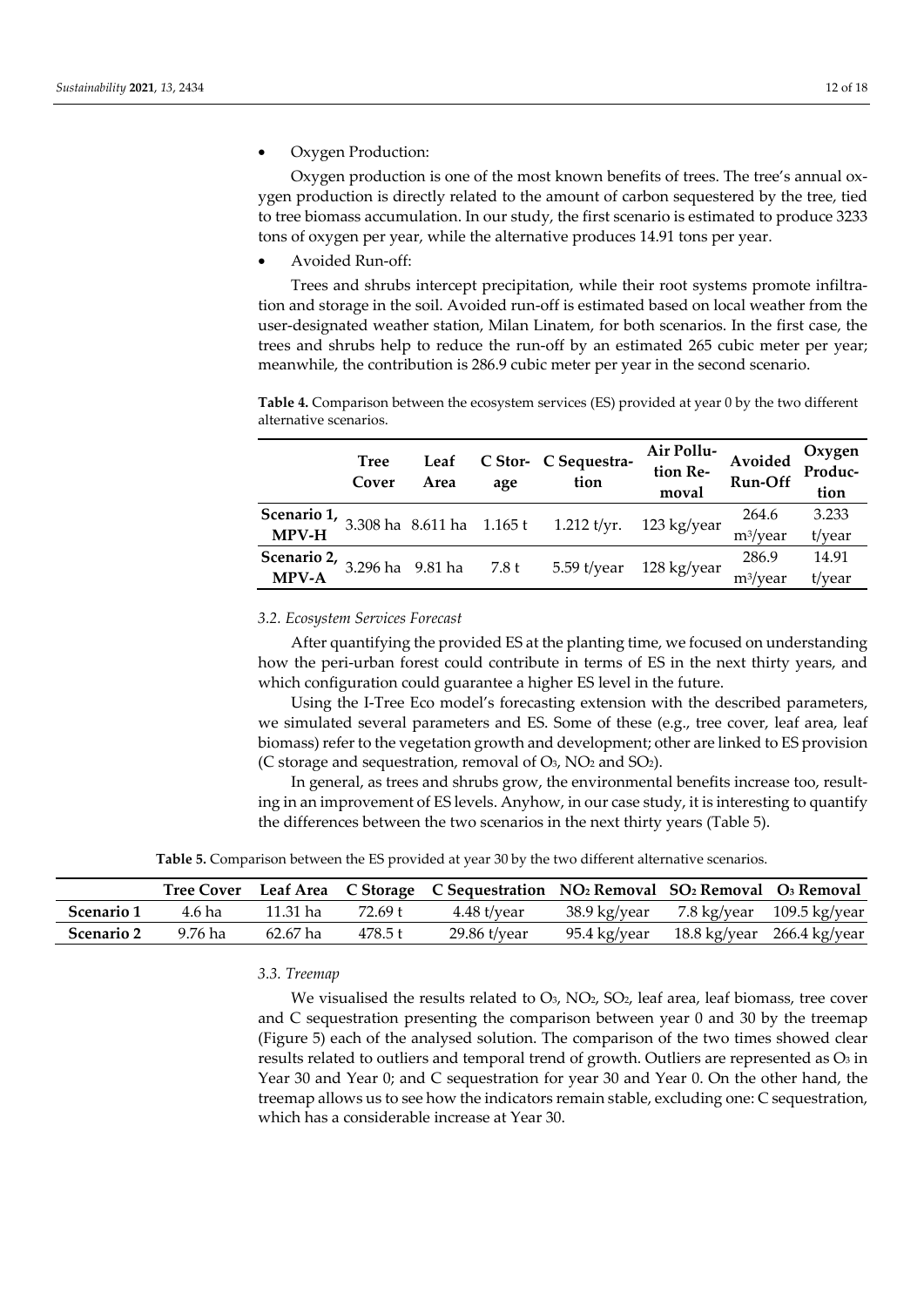

**Figure 5.** Treemap compares year 0 (above boxes) and 30 (below boxes) of the selected indicators.

## **4. Discussion**

The selected software to run the simulation "I-Tree Eco" tested many types of research studies in the last few years, and thus it represents a reliable tool to assess the ES provided by trees and shrubs. However, it requires several inputs to run and give adequate feedback on the urban and peri-urban structures and functions: the optimal solution—recommended in the model guidelines—is to conduct a complete or plot inventory, to collect each needed parameter. In our case study, we had to follow a different approach: as the project is at a starting point, trees and shrubs are still planted. This situation prevented us from collecting data and forced us to extract the needed inputs from the available project documentation—a first scenario—and create a new database for the second one leading us to select the ES analysed in our work. To precisely assess the agroecological network's overall impact, we should need much more input (e.g., volume and dimension of each crown), clearly impossible to obtain from a project still ongoing.

The comparison of the two scenarios underlines an interesting difference in the ES provision and the vegetation structure. Each scenario shows our pros and cons that must carefully be evaluated as a requalification choice. Indeed, the project papers' data, referable to the first scenario, showed some limitations. Since the project considers the planting of several hectares, it requires significant economic efforts in materials (plants), both in workforce and labour, to prepare the soil to plant trees and shrubs. It is comprehensible that a project at a starting level may find some difficulties in facing these issues—large land extension in need of requalification and high costs—and therefore choose to plant trees and shrubs in small pots. On the one hand, it reduces costs but on the other hand, causes an initially reduced provision of ES, even if this initial minor provision of ES will ameliorate over the years thanks to annual tree growth.

In the second scenario MPV-A, we wanted to understand which ES provision differences may occur using more developed trees, assuming no budget constraint but balancing the cost with a lower planting density due to a more significant tree dimension (see Table 1).

Consideration about tree size regards, in particular, the ES related to carbon-storage and sequestration. Indeed, the rate of carbon accumulation grows year by year [41], because of the increasing total leaf area, which balances a lower productivity per unit of leaf area. This relatively new scientific assumption—even in the recent past, many researchers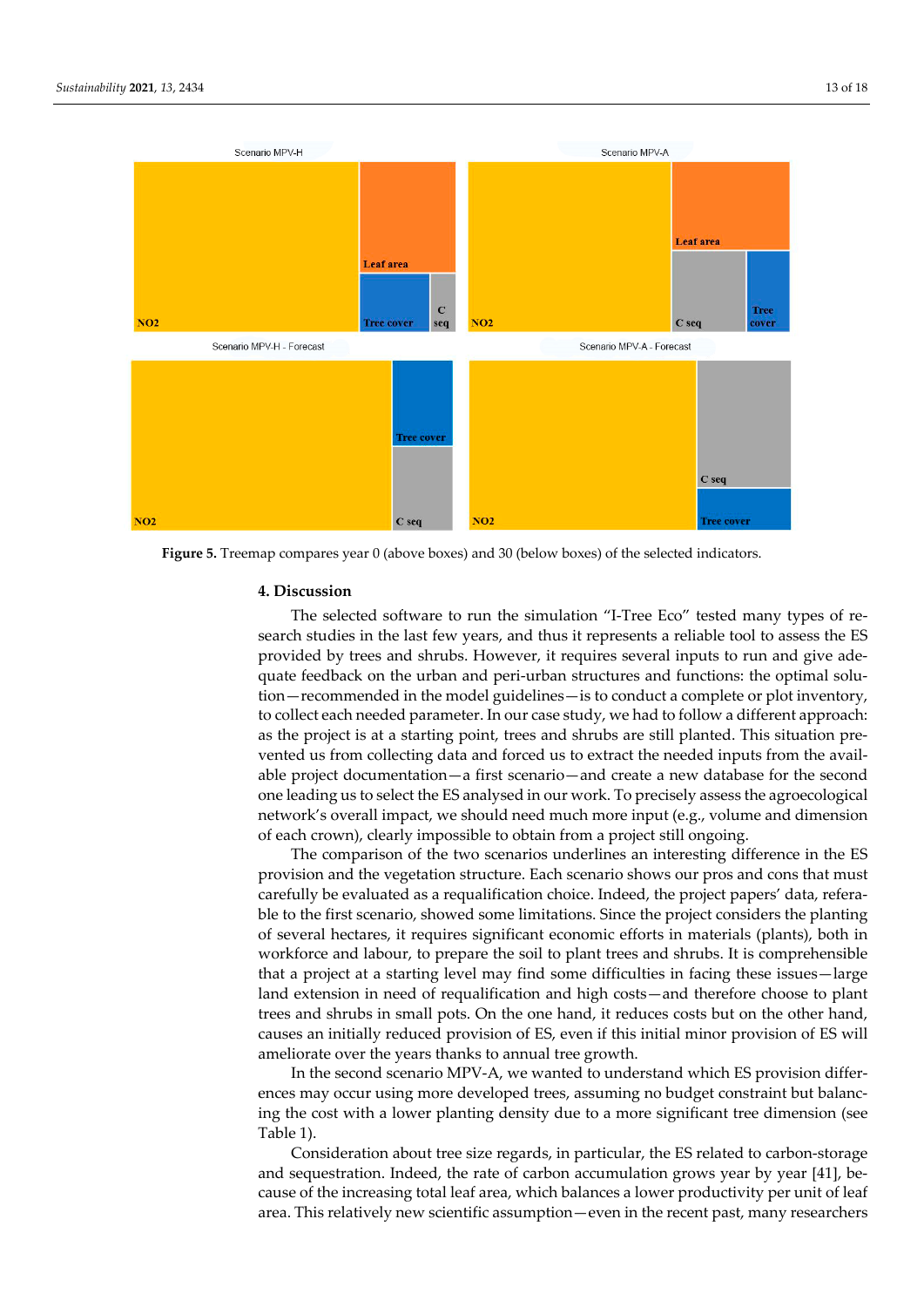[54] theorised that after initial growth, the mass growth rate of individual trees declines with increasing tree size, with adverse effects on C storage and sequestration—is confirmed in our results, with a continuous improvement, year by year, of the activity of the tree.

Results show the ES provision thanks to implementing a simple network of trees and shrubs (MPV-H scenario).

An essential key in the ES provision is species-selection. The most successful species related to C sequestration, C storage and avoided run-off within our database is *Sambucus nigra*. Our results confirmed several studies that showed the potential role of *Sambucus nigra* in accumulating pollution, from the soil and the air. In particular, [55] showed the added value of this species in a peri-urban environment as it accumulated Fe, Cr, and Zn from the traffic pollution and made these elements available for human consumption as edible flowers. On the other hand, this species suffers from different types of air pollution. [56] Showed the effectiveness of *Sambucus nigra* for biomonitoring air pollutants as ozone as it is susceptible to it. Indeed,  $O_3$  can be a challenge for plant survival, but particular species could absorb it in the long term [57]. A multi-trait approach and the i-Tree Eco model presented by [57] showed the effectiveness to absorb  $\mathrm{O}_3$  of other tree species, such as *Liriodendron tulipifera, Acer campestre*, *Acer platanoides* and *Celtis australis*, which are typical of the urban environment—parks and gardens—for their ornamental value too, and not suitable for agroforestry use. This study confirmed our results, showing the highest difference of O3 absorption and NO2 absorption in 30 years. The potential of combining different species of trees—as in a peri-urban agroforestry system—appeared to be the key not only for regulating air pollution but also other regulating services [58,59].

It is also notable that, at year 0, the higher density of the first scenario balances the smaller dimension of the plants, especially in terms of network structure: tree cover and leaf area have similar values, as the air pollution removal (123 kg/year vs. 128 kg/year), thanks to the thicker barrier formed by the first scenario.

Overall, the results show the potential impact of the two proposed alternatives. Each one has its advantages, even if it emerges that, in quantitative terms, the second scenario provides higher regulating ES due to bigger plants choice at the implant. However, the first scenario may assure a longer vegetative cycle, and—of course—it represents an affordable solution that links ES provision and economic sustainability.

Another difference regards soil use: the first scenario aims at inserting an initial agroforestry approach, thanks to tree and shrub line between fields, in an area where monoculture is still predominant. The alternative one aims at implementing a stronger agroforestry plan, with trees and shrubs, not only on the hedges of the area and between fields, but inside these fields, occupying half of the overall area. Therefore, this second alternative commits the farmers to adopt a completer agroforestry management of their lands.

The result visualisation obtained with the treemap analysis (Figure 5) allowed us to deeply explore the relationship of the provision of the ES studied in the two alternatives. Furthermore, we can highlight the pros and cons of each requalification choice. The first scenario and the scenario agroforestry represented similar patterns, except for C sequestration. The agroforestry scenario presents higher C sequestration in the present condition and the forecasted scenario in 30 years. This result is coherent with the body of literature that envisioned agroforestry solutions as a sustainable environmental practice for carbon sequestration [60].

Nevertheless, both scenarios will increase biodiversity—by using at the same time several trees and shrubs species—which can lead to multiple benefits and ES, rather than a classic use of few species, or worst, the total absence of trees and shrubs in agricultural fields, which is typical of modern agriculture with a pure monoculture approach, in Milan area too.

Moreover, the MPV project deals with the requalification of a neglected peri-urban area. Beyond environmental aspects, the project has a social and cultural relevance too. This relevance can be proved and measured by looking at various aspects, as new job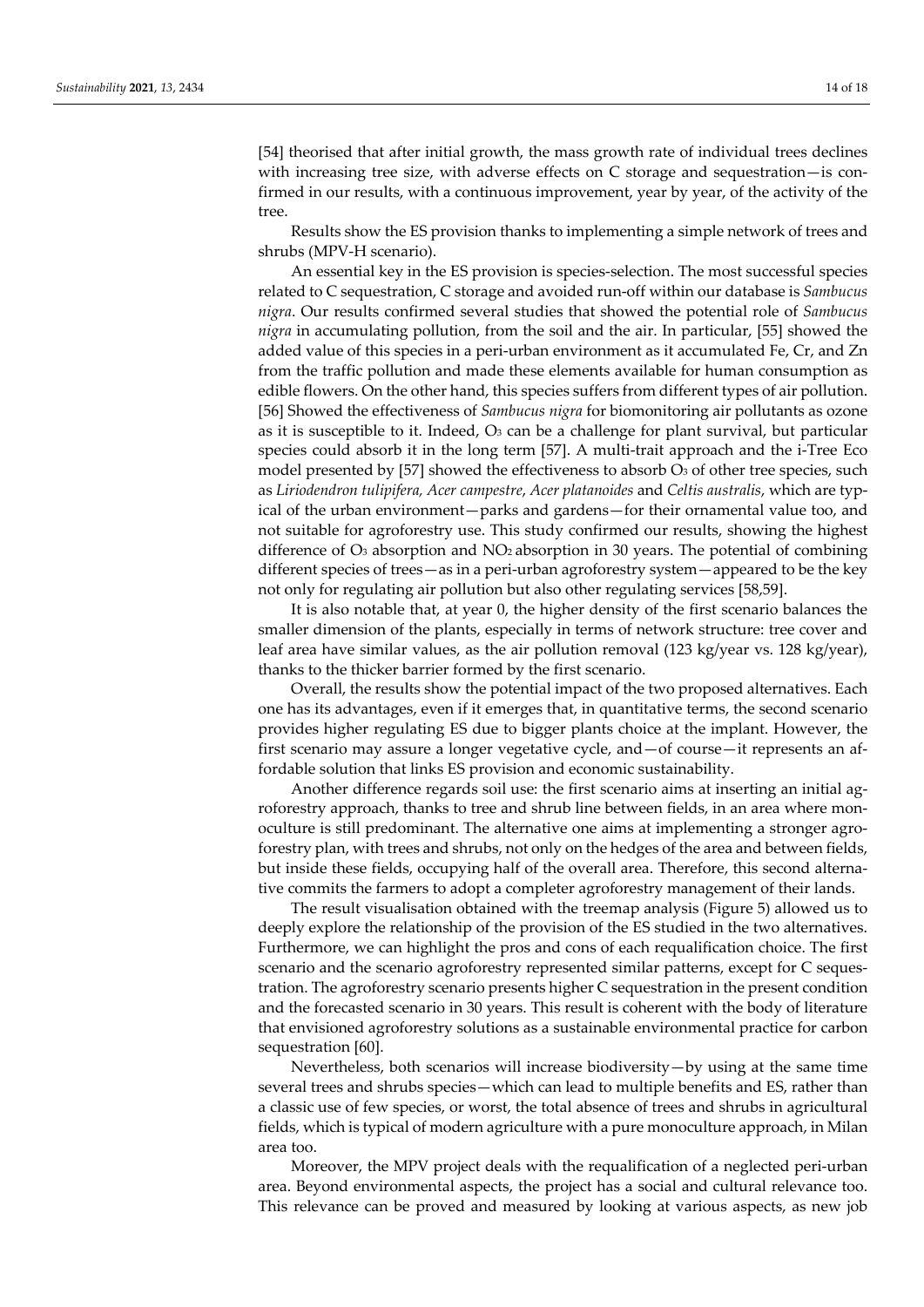opportunities in the area due to the establishment of new farms and cultural ES provided by the requalification project. These ES—purely immaterial—can also be provided by the network of trees and shrubs, increasing the project's overall importance.

Therefore, although considering a selection of ES, the research shows an effective and replicable strategy to provide ES in urban and peri-urban environments.

The analysis conducted represents a starting point in assessing and evaluating requalification projects' contributions to ecosystem services. This approach could be useful in different areas and cases of study, as well as it could be expanded with the concomitant use of multiple techniques (e.g., software and models) to assess a superior number of ES.

## **5. Conclusions**

The study shows that in urban and peri-urban regeneration projects, which often take place at the fringe-zone of our cities, it is possible to increase the provision of ES—and in particular of the regulating ones—thanks to the implementation of GI connected with agroecological projects for implementing networks of trees and shrubs.

This case study in Milan, with the MPV project, aims at requalifying a neglected part of the city, mainly thanks to urban and peri-urban agriculture exploiting the provision of ES thanks to the GI development like a network of trees and shrubs. The research analyses two alternative solutions, with different plantation schemes, tree sizes and densities. Results show that the presence and the future development of this network, in both the configurations, assure several ES, such as carbon sequestration, carbon storage, and an overall air quality improvement. The choice between the two alternatives depends on several aspects, as agricultural management, available time for the requalification and economic resources. The evaluation of trees and shrubs' role was carried out thanks to the specific software—I-Tree Eco—to better understand and analyse ecological, economic and social benefits derived by their presence. The Milano Porta Verde's case study represents challenges and opportunities linked to each requalification project, representing a replicable example in similar conditions. Indeed, thanks to a careful species-selection, it is possible to assure an increasing amount of regulating ES, providing a cost-effective solution and the ongoing requalification project.

**Author Contributions:** Conceptualization, A.Z., F.A.; methodology, A.Z., F.A.; software, A.Z., F.A.; validation, S.B.; investigation, A.Z., F.A., V.V.; data curation, V.V.; writing—original draft preparation, A.Z., F.A., V.V.; writing—review and editing, S.A., F.O.; supervision, S.B. All authors have read and agreed to the published version of the manuscript.

**Funding:** This research received no external funding.

**Institutional Review Board Statement:** Not applicable.

**Informed Consent Statement:** Not applicable.

**Data Availability Statement:** The data presented in this study are available on request from the corresponding author.

**Acknowledgments:** The authors are thankful to Milano Porta Verde project partners for the information and the data provided to conduct the present study. The authors acknowledge support from the University of Milan through the APC initiative.

**Conflicts of Interest:** The authors declare no conflict of interest.

#### **References**

- 1. Brondizio, E.S.; Settele, J.; Díaz, S.; Ngo, H.T. *IPBES: Global Assessment Report on Biodiversity and Ecosystem Services of the Intergovernmental Science-Policy Platform on Biodiversity and Ecosystem Services*; IPBES Secretariat: Bonn, Germany, 2019.
- 2. UN News Centre*. UN Adopts New Global Goals, Charting Sustainable Development for People and Planet by 2030*; United Nations Department of Economic and Social Affairs: New York, NY, USA, 2015; doi:10.1080/02513625.2015.1038080.
- 3. FAO. *Guidelines on Urban and Peri-Urban Forestry*; FAO Forestry Paper No. 178; Food and Agriculture Organization of the United Nations: Rome, Italy, 2016.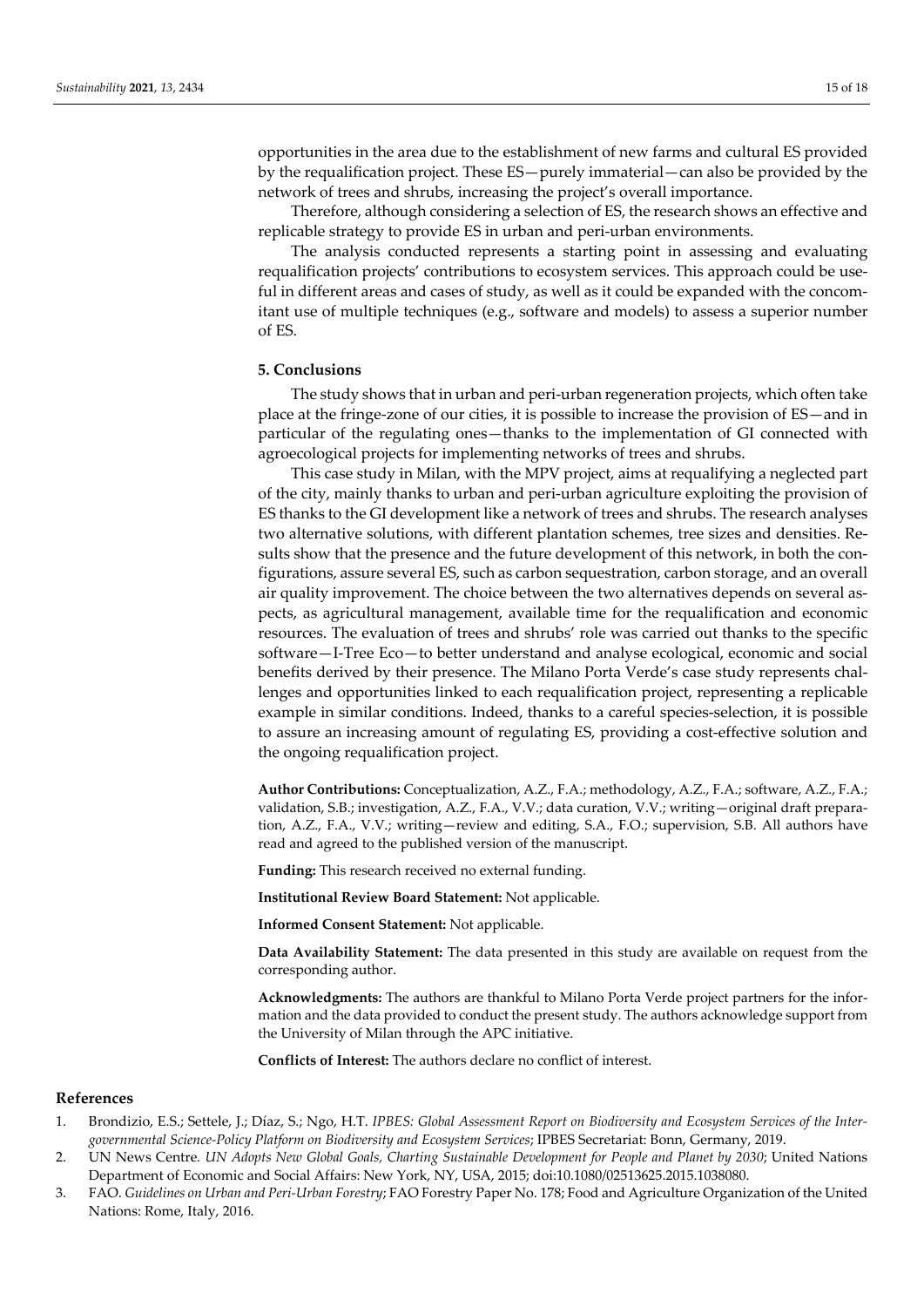- 4. Intergovernmental Panel on Climate Change. Fifth Assessment Report (AR5). Available online: https://www.ipcc.ch/assessment-report/ar5/ (accessed on 1 December 2020).
- 5. FAO. *State of the World's Forests 2016. Forests and Agriculture: Land-Use Challenges and Opportunities*; Food and Agriculture Organization of the United Nations: Rome, Italy, 2016.
- 6. UN Habitat. *Cities and Climate Change: Global Report on Human Settlements*; United Nations Human Settlements Programme: Nairobi, Kenya, 2011.
- 7. UN. *Transforming Our World: The 2030 Agenda for Sustainable Development, A/RES/70/1*; United Nations: New York, USA, 2015.
- 8. FAO. *FAO Framework for the Urban Food Agenda*; Food and Agriculture Organization of the United Nations: Rome, Italy, 2019, doi:10.4060/ca3151en.
- 9. De Valck, J.; Beames, A.; Liekens, I.; Bettens, M.; Seuntjens, P.; Broekx, S. Valuing urban ecosystem services in sustainable brownfield redevelopment. *Ecosyst. Serv.* **2019**, *35*, 139–149, ISSN 2212 0416, doi:10.1016/j.ecoser.2018.12.006.
- 10. Interregeurope 2020, Urban ecosystems: The importance of green infrastructure and nature-based solutions for the development of sustainable cities. A Policy Brief from the Policy Learning Platform on Environment and resource efficiency, 2020. Available online: https://euagenda.eu/upload/publications/untitled-291508-ea.pdf (accessed on 15 December 2020).
- 11. Miller, S.M.; Montalto, F.A. Stakeholder perceptions of the ecosystem services provided by Green Infrastructure in New York City. *Ecosyst. Serv.* **2019**, *37*, 100928.
- 12. New York City Department of Environmental Protection (NYC DEP). NYC Green Infrastructure Plan: A Sustainable Strategy for Clean Waterways. 2010. Available online: https://www1.nyc.gov/site/dep/water/green-infrastructure.page (accessed on 9 December 2020).
- 13. Philadelphia Water Department (PWD). Green Cities Clean Waters (Amended). 2011. Available online: http://www.phillywatersheds.org/doc/GCCW\_AmendedJune2011\_LOWRES-web.pdf (accessed on 9 December 2020).
- 14. City of Toronto (COT). Toronto Municipal Code Chapter 492, Green Roofs. Toronto, CA. 2013. Available online: http://www.toronto.ca/legdocs/municode/1184\_492.pdf (accessed on 9 December 2020).
- 15. Sewage and Water Board of New Orleans (SWB NO). Green Infrastructure Plan. 2014. Available online: https://www.swbno.org/documents/environmental/greeninfrastructure/GreenInfrastructurePlan.pdf (accessed on 9 December 2020).
- 16. De Sousa, M.R.C.; Miller, S.; Dorsch, M.; Montalto, F.A*. Green Infrastructure as Climate Change Resiliency Strategy in Jamaica Bay Prospects for Resilience*; Springer: Berlin/Heidelberg, Germany, 2016.
- 17. United States Environmental Protection Agency, Clean Water Act 2018. Available online: https://www.govinfo.gov/content/pkg/USCODE-2018-title33/pdf/USCODE-2018-title33-chap26.pdf (accessed on 1 December 2020).
- 18. European Environment Agency. *Air Quality in Europe—2013 Report*; EEA Report 9/2013; Publications Office of the European Union: Copenhagen, Denmark, 2013.
- 19. Escobedo, F.J.; Wagner, J.E.; Nowak, D.J.; De la Maza, C.L.; Rodrı'guez, M.; Crane, D.E. Analysing the cost effectiveness of Santiago, Chile's policy of using urban forests to improve air quality. *J. Environ. Manag.* **2018**, *86*, 148–157.
- 20. Baro' F.; Chaparro, L.; Gomez-Baggethun, E.; Langemeyer, J.; Nowak, D.; Terradas, J. Contribution of Ecosystem Services to Air Quality and Climate Change Mitigation Policies: The Case of Urban Forests in Barcelona, Spain. *Ambio* **2014**, *43*, 466–479, doi:10.1007/s13280-014-0507-x.
- 21. Kiss, M.; Takacs, A.; Pogacsas, A. The role of ecosystem services in climate and air quality in urban areas: Evaluating carbon sequestration and air pollution removal by street and park trees in Szeged (Hungary). *Morav. Geogr. Rep.* **2015**, *23*, 36–46, doi:10.1515/mgr-2015-0016.
- 22. Manes, F.; Marandoa, F.; Capotorti, G.; Blasi, C.; Salvatori, E.; Fusaroa, L.; Ciancarella, L.; Mircea, M.; Marchetti, M.; Chirici, G.; et al. Regulating Ecosystem Services of forests in ten Italian Metropolitan Cities: Air quality improvement by PM10 and O3 removal. *Ecol. Indic.* **2016**, *67*, 425–440.
- 23. Shibu, J. Agroforestry for ecosystem services and environmental benefits: An overview. *Agrofor. Syst.* **2009**, *76*, 1–10, doi:10.1007/s10457-009-9229-7.
- 24. Jones, S.; Somper, C. The role of green infrastructure in climate change adaptation in London. *Geogr. J.* **2014**, *180*, 191–196, doi:10.1111/geoj.12059.
- 25. Elmqvist, T.; Setala, H.; Handel, S.N.; van der Ploeg, S.; Aronson, J.; de Groot, R. Benefits of restoring ecosystem services in urban areas. *Ecosyst. Serv.* **2015**, *14*, 101–108, doi:10.1016/j.cosust.2015.05.001.
- 26. Pulighe, G.; Fava, G.; Lupia, F. Insights and opportunities from mapping ecosystem services of urban green spaces and potentials in planning. *Ecosyst. Serv.* **2016**, *22*, 1–10, doi:10.1016/j.ecoser.2016.09.004.
- 27. Semeraro, T.; Aretano, R.; Pomes, A. Green Infrastructure to Improve Ecosystem Services in the Landscape Urban Regeneration. *IOP Conf. Ser.: Mater. Sci. Eng.* **2017**, *245*, 082044, doi:10.1088/1757-899X/245/8/082044.
- 28. Di Marino, M.; Lapintie, K. Exploring the concept of green infrastructure in urban landscape. Experiences from Italy, Canada and Finland. *Landsc. Res.* **2018**, *43*, 139–149.
- 29. Dendoncker, N.; Boeraeve, F.; Crouzat, E.; Dufrêne, M.; König, A.; Barnaud, C. How can integrated valuation of ecosystem services help understanding and steering agroecological transitions? *Ecol. Soc.* **2018**, *23*, 12.
- 30. Estreguil, C.; Dige, G.; Kleeschulte, S.; Carrao, H.; Raynal, J.; Teller, A. *Strategic Green Infrastructure and Ecosystem Restoration: Geospatial Methods*, *Data and Tools*, *EUR 29449 EN*; Publications Office of the European Union: Luxembourg, 2019, ISBN 978-92- 79-97294-2, doi:10.2760/06072, JRC113815.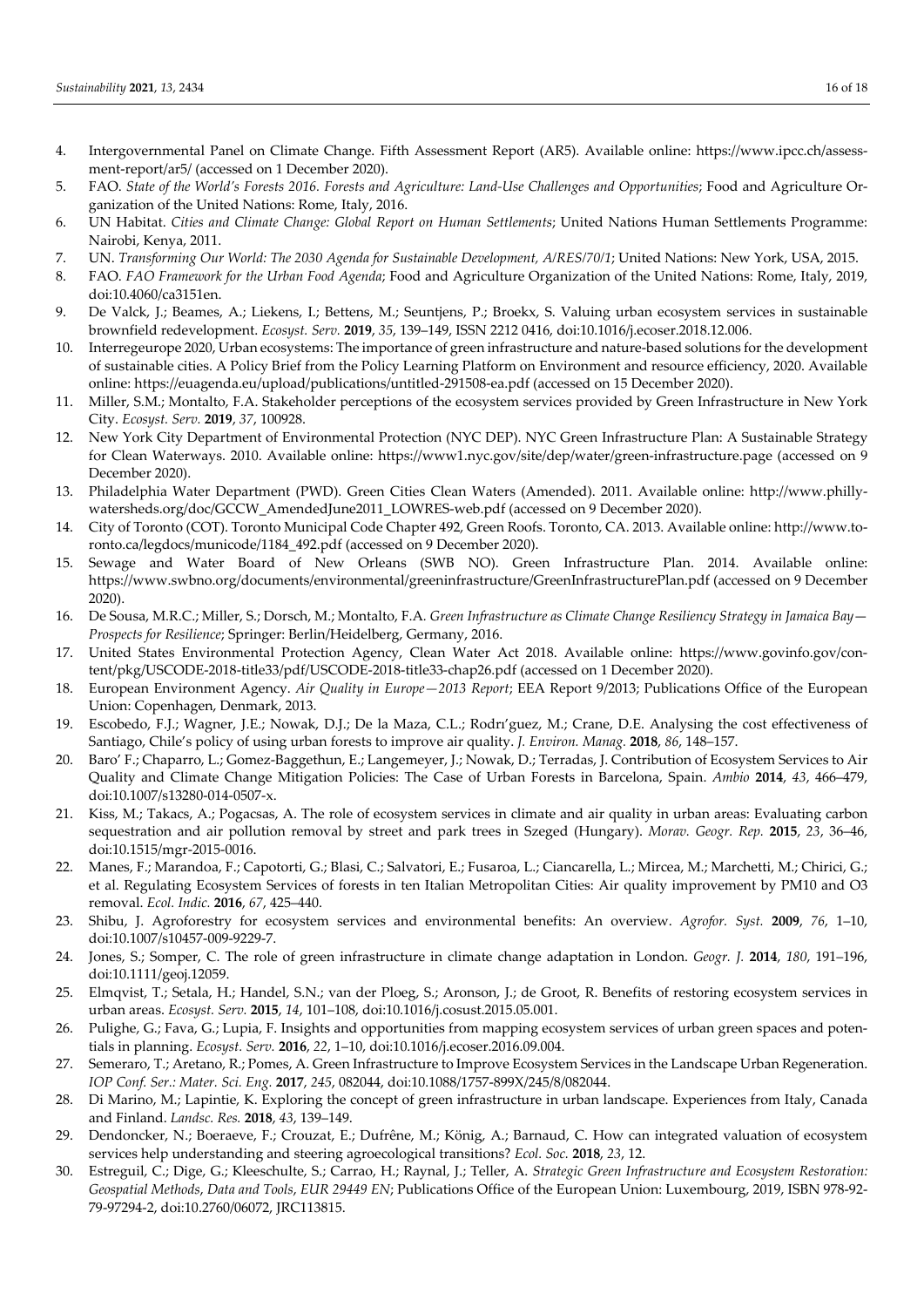- 31. FAO. Advancing agroforestry on the policy agenda 2013. Available online: http://www.fao.org/forestry/agroforestry/80338/en/ (accessed on29 November 2020).
- 32. Braat, L.C.; Groot, R.D. The ecosystem services agenda: Bridging the world soft natural science and economics, conservation and development, and public and private policy. *Ecosyst. Serv.* **2017**, *1*, 4–15.
- 33. Daily, G.C.; Matson, P.A. Ecosystem services: From theory to implementation. *Proc. Natl. Acad. Sci. USA* **2008**, *105*, 9455–9456, doi:10.1073/Pnas.0804960105.
- 34. Daily, G.C.; Polasky, S.; Goldstein, J.; Kareiva, P.M.; Mooney, H.A.; Pejchar, L.; Ricketts, T.H.; Salzman, J.; Shallenberger, R. Ecosystem services in decision making: Time to deliver. *Front. Ecol. Environ.* **2009**, *7*, 21–28, doi:10.1890/080025.
- 35. Ruckelshaus, M.; McKenzie, E.; Tallis, H.; Guerry, A.; Daily, G.; Kareiva, P.; Polasky, S.; Ricketts, T.; Bhagabati, N.; Wood, S.A.; et al. Note from the field: Lessons learned from using ecosystem service approaches to informreal-worlddecisions. *Ecol. Econ.* **2015**, *115*, 11–21.
- 36. Bagstad, K.J.; Semmens, D.J.; Waage, S.; Winthrop, R. A comparative assessment of decision-support tools for ecosystem services quantification and valuation. *Ecosyst. Serv.* **2013**, *5*, 27–39.
- 37. Posner, S.; Verutes, G.; Koh, I.; Denu, D.; Ricketts, T. Global use of ecosystem service models. *Ecosyst. Serv.* **2016**, *17*, 131–141.
- 38. European Rural Innovation Ambassadors. Available online: https://liaison2020.eu/abmassadors/milano-porta-verde/ (accessed on 15 December 2020).
- 39. Nerlich, K.; Graeff-Hönninger, S.; Claupein, W. Erratum to: Agroforestry in Europe: A review of the disappearance of traditional systems and development of modern agroforestry practices, with emphasis on experiences in Germany. *Agroforest. Syst.* **2013**, *87*, 1211, doi:10.1007/s10457-013-9618-9.
- 40. Caputo, P.; Zagarella, F.; Cusenza, M.A.; Mistretta, M.; Cellura, M. Energy-environmental assessment of the UIA-OpenAgri case study as urban regeneration project through agriculture. *Sci. Total Environ.* **2020**, *729*, 138819, ISSN 0048-9697, doi:10.1016/j.scitotenv.2020.138819.
- 41. ISPRA, Stato Dell'ambiente, 82/2018, ISBN: 978-88-448-0926-3. Available online: https://www.isprambiente.gov.it/it/pubblicazioni/stato-dellambiente/xiv-rapporto-qualita-dell2019ambiente-urbano-edizione-2018 (accessed on 15 December 2020).
- 42. Nowak, D.J.; Crane, D.E. The Urban Forest Effects (UFORE) Model: Quantifying urban forest structure and functions. In *Integrated Tools for Natural Resources Inventories in the 21st Century, Proceedings of the IUFRO Conference. Gen. Tech. Rep. NC-212, Boise, ID, 16-20 August 1998*; Hansen, M., Burk, T., Eds.; USS Department of Agriculture, Forest Service, North Central Research Station: St. Paul, MN, USA, 2000; pp. 714–720.
- 43. Baldocchi, D. A multi-layer model for estimating sulfur dioxide deposition to a deciduous oak forest canopy. *Atmos. Environ.*  **1988**, *22*, 869–884.
- 44. Baldocchi, D.D.; Hicks, B.B.; Camara, P. A canopy stomatal resistance model for gaseous deposition to vegetated surfaces. *Atmos. Environ.* **1987**, *21*, 91–101.
- 45. Lovett, G.M. Atmospheric deposition of nutrients and pollutants in North America: An ecological perspective. *Ecol. Appl.* **1994**, *4*, 629–650.
- 46. Zinke, P.J. Forest interception studies in the United States. In *Forest Hydrology*; Sopper, W.E.E., Lull, H.W., Eds.; Pergamon Press: Oxford, UK, 1967; pp. 137–161.
- 47. Nowak, D.J.; Hirabayashi, S.; Bodine, A.; Hoehn, R. Modeled PM 2.5 removal by trees in ten USS cities and associated health effects. *Environ. Pollut.* **2013**, *178*, 395–402.
- 48. Abdollahi, K.K.; Ning, Z.H.; Appeaning, A. *Global Climate Change and the Urban Forest*; GCRCC and Franklin Press: Baton Rouge, LA, USA, 2000; p. 77.
- 49. Nowak, D.J. Atmospheric carbon dioxide reduction by Chicago's urban forest. In *Chicago's Urban Forest Ecosystem: Results of the Chicago Urban Forest Climate Project. Gen. Tech. Rep. NE-186*; McPherson, E.G., Nowak, D.J., Rowntree, R.A., Eds.; USS Department of Agriculture, Forest Service, Northeastern Forest Experiment Station: Radnor, PA, USA, 1994; pp. 83–94.
- 50. Nowak, D.J.; Hoehn, R.; Crane, D. Oxygen production by urban trees in the United States. *Arboric. Urban For.* **2007**, *33*, 220–226.
- 51. Steenberg, J.W.N.; Millward, A.A.; Nowak, D.J.; Robinson, P.J.; Ellis, A. Forecasting Urban Forest Ecosystem Structure, Function, and Vulnerability. *Environ. Manag.* **2017**, *59*, 373–392, doi:10.1007/s00267-016-0782-3.
- 52. Shneiderman, B. Tree visualisation with tree-maps: 2-d space-filling approach. *ACM Trans. Graph. (TOG)* **1992**, *11*, 92–99.
- 53. Gorodov, E.Y.E.; Gubarev, V.V.E. Analytical review of data visualisation methods in application to big data. *J. Electr. Comput. Eng.* **2013**, *2013*, 969458.
- 54. Stephenson, N.; Das, A.; Condit, R.; Russo, S.E.; Baker, P.J.; Beckman, N.G.; Coomes, D.A.; Lines, E.R.; Morris, W.K.; Rüger, N.; et al. Rate of tree carbon accumulation increases continuously with tree size. *Nature* **2014**, *507*, 90–93, doi:10.1038/nature12914.
- 55. Topolska, J.; Kostecka-Gugała, A.; Ostachowicz, B.; Latowski, D. Selected metal content and antioxidant capacity of Sambucus nigra flowers from the urban areas versus soil parameters and traffic intensity. *Environ. Sci. Pollut. Res.* **2020**, *27*, 668–677.
- 56. Cano, I.; Calatayud, V.; Cerveró, J.; Sanz, M.J. Ozone effects on three Sambucus species. *Environ. Monit. Assess.* **2000**, *128*, 83–91.
- 57. Baraldi, R.; Chieco, C.; Neri, L.; Facini, O.; Rapparini, F.; Morrone, L.; Rotondi, A.; Carriero, G. An integrated study on air mitigation potential of urban vegetation: From a multi-trait approach to modeling. *Urban For. Urban Green.* **2019**, *41*, 127–138.
- 58. Borelli, S.; Conigliaro, M.; Quaglia, S.; Salbitano, F. Urban and Peri-urban agroforestry as multifunctional land use. In *Agroforestry*; Springer: Singapore, 2017; pp. 705–724.